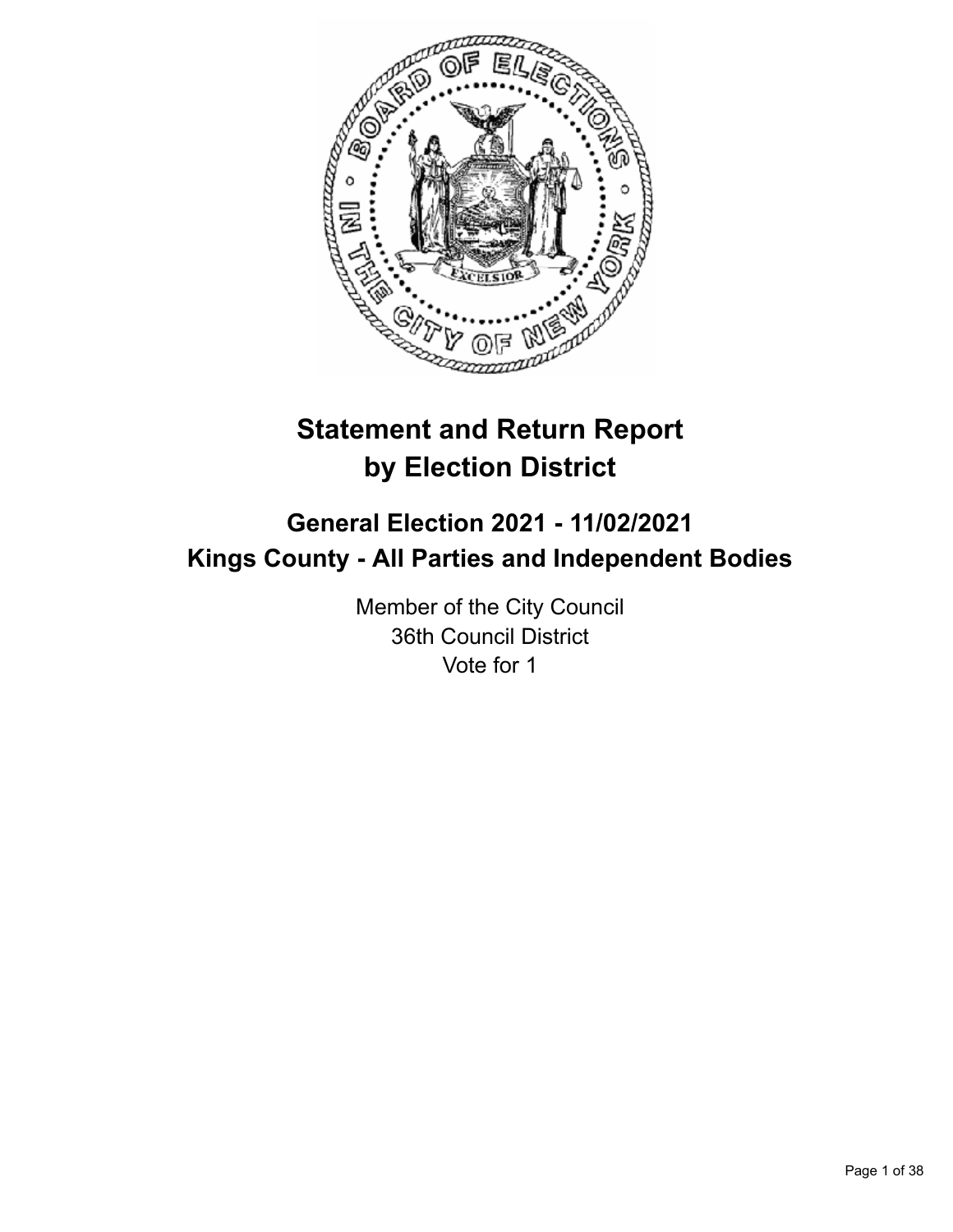

| PUBLIC COUNTER                                           | 237      |
|----------------------------------------------------------|----------|
| <b>MANUALLY COUNTED EMERGENCY</b>                        | $\Omega$ |
| ABSENTEE / MILITARY                                      | 11       |
| AFFIDAVIT                                                | 5        |
| <b>Total Ballots</b>                                     | 253      |
| Less - Inapplicable Federal/Special Presidential Ballots | $\Omega$ |
| <b>Total Applicable Ballots</b>                          | 253      |
| CHI A. OSSE (DEMOCRATIC)                                 | 222      |
| <b>Total Votes</b>                                       | 222      |
| Unrecorded                                               | 31       |

## **045/43**

| PUBLIC COUNTER                                           | 284      |
|----------------------------------------------------------|----------|
| <b>MANUALLY COUNTED EMERGENCY</b>                        | $\Omega$ |
| ABSENTEE / MILITARY                                      | 12       |
| AFFIDAVIT                                                | 5        |
| <b>Total Ballots</b>                                     | 301      |
| Less - Inapplicable Federal/Special Presidential Ballots | 0        |
| <b>Total Applicable Ballots</b>                          | 301      |
| CHI A. OSSE (DEMOCRATIC)                                 | 268      |
| <b>IGENIE F. HARRIS BLENMAN (WRITE-IN)</b>               |          |
| <b>Total Votes</b>                                       | 269      |
| Unrecorded                                               | 32       |
|                                                          |          |

| <b>PUBLIC COUNTER</b>                                    | 227 |
|----------------------------------------------------------|-----|
| <b>MANUALLY COUNTED EMERGENCY</b>                        | 0   |
| ABSENTEE / MILITARY                                      | 19  |
| <b>AFFIDAVIT</b>                                         |     |
| <b>Total Ballots</b>                                     | 247 |
| Less - Inapplicable Federal/Special Presidential Ballots | 0   |
| <b>Total Applicable Ballots</b>                          | 247 |
| CHI A. OSSE (DEMOCRATIC)                                 | 217 |
| UNATTRIBUTABLE WRITE-IN (WRITE-IN)                       |     |
| <b>Total Votes</b>                                       | 218 |
| Unrecorded                                               | 29  |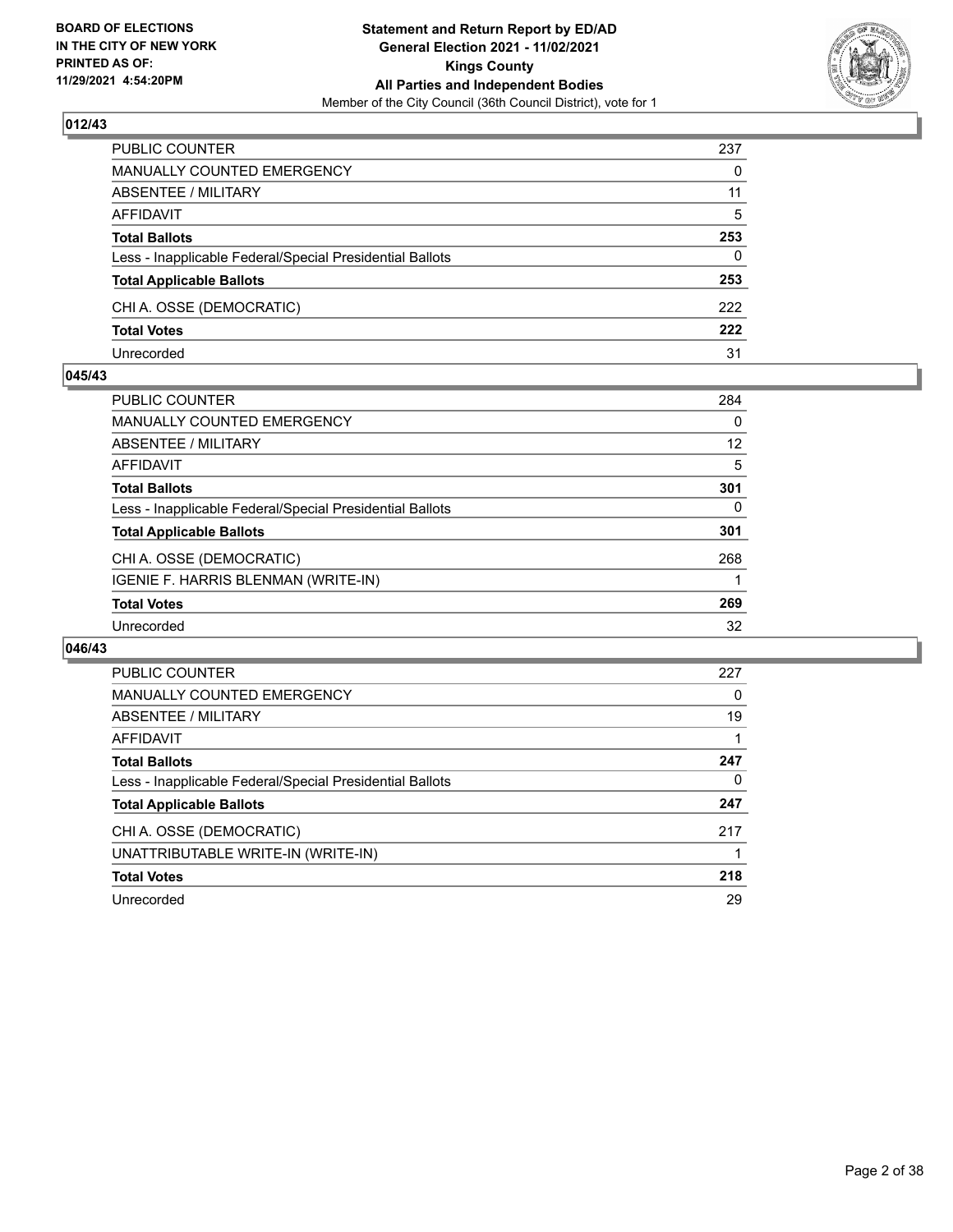

| <b>PUBLIC COUNTER</b>                                    | 166      |
|----------------------------------------------------------|----------|
| <b>MANUALLY COUNTED EMERGENCY</b>                        | $\Omega$ |
| ABSENTEE / MILITARY                                      | 8        |
| AFFIDAVIT                                                | 3        |
| <b>Total Ballots</b>                                     | 177      |
| Less - Inapplicable Federal/Special Presidential Ballots | 0        |
| <b>Total Applicable Ballots</b>                          | 177      |
| CHI A. OSSE (DEMOCRATIC)                                 | 159      |
| CIDEON WEILER (WRITE-IN)                                 |          |
| HENRY BUTLER (WRITE-IN)                                  |          |
| <b>Total Votes</b>                                       | 161      |
| Unrecorded                                               | 16       |

## **048/43**

| PUBLIC COUNTER                                           | 135 |
|----------------------------------------------------------|-----|
| MANUALLY COUNTED EMERGENCY                               | 0   |
| ABSENTEE / MILITARY                                      | 26  |
| AFFIDAVIT                                                |     |
| <b>Total Ballots</b>                                     | 162 |
| Less - Inapplicable Federal/Special Presidential Ballots | 0   |
| <b>Total Applicable Ballots</b>                          | 162 |
| CHI A. OSSE (DEMOCRATIC)                                 | 133 |
| <b>Total Votes</b>                                       | 133 |
| Unrecorded                                               | 29  |
|                                                          |     |

| PUBLIC COUNTER                                           | 218 |
|----------------------------------------------------------|-----|
| <b>MANUALLY COUNTED EMERGENCY</b>                        | 0   |
| ABSENTEE / MILITARY                                      | 10  |
| AFFIDAVIT                                                |     |
| <b>Total Ballots</b>                                     | 229 |
| Less - Inapplicable Federal/Special Presidential Ballots | 0   |
| <b>Total Applicable Ballots</b>                          | 229 |
| CHI A. OSSE (DEMOCRATIC)                                 | 192 |
| <b>Total Votes</b>                                       | 192 |
| Unrecorded                                               | 37  |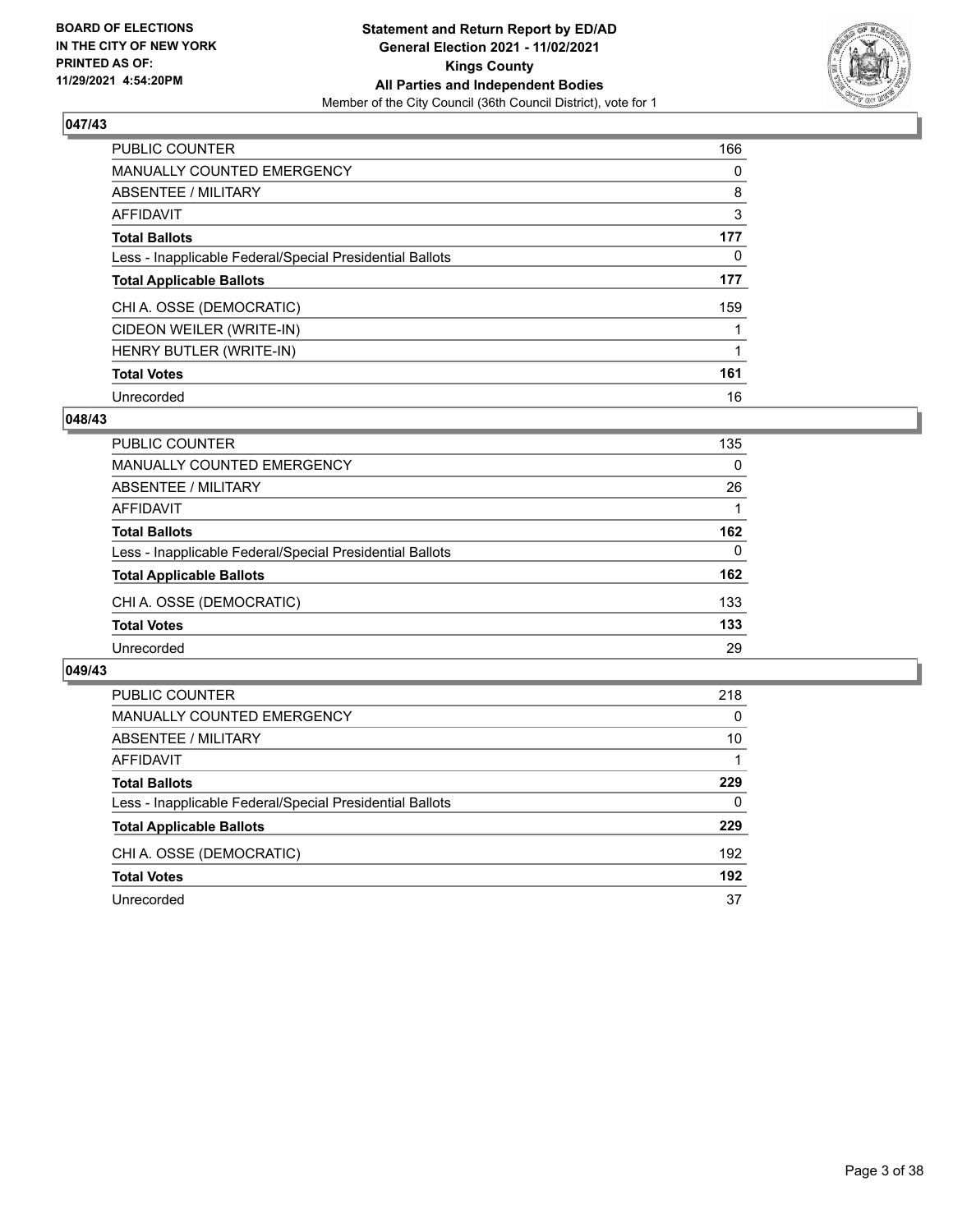

| PUBLIC COUNTER                                           | 251      |
|----------------------------------------------------------|----------|
| <b>MANUALLY COUNTED EMERGENCY</b>                        | 0        |
| ABSENTEE / MILITARY                                      | 5        |
| AFFIDAVIT                                                | $\Omega$ |
| <b>Total Ballots</b>                                     | 256      |
| Less - Inapplicable Federal/Special Presidential Ballots | 0        |
| <b>Total Applicable Ballots</b>                          | 256      |
| CHI A. OSSE (DEMOCRATIC)                                 | 213      |
| UNATTRIBUTABLE WRITE-IN (WRITE-IN)                       |          |
| <b>Total Votes</b>                                       | 214      |
| Unrecorded                                               | 42       |

## **072/43**

| <b>PUBLIC COUNTER</b>                                    | 185      |
|----------------------------------------------------------|----------|
| MANUALLY COUNTED EMERGENCY                               | $\Omega$ |
| ABSENTEE / MILITARY                                      | 4        |
| AFFIDAVIT                                                | 2        |
| <b>Total Ballots</b>                                     | 191      |
| Less - Inapplicable Federal/Special Presidential Ballots | 0        |
| <b>Total Applicable Ballots</b>                          | 191      |
| CHI A. OSSE (DEMOCRATIC)                                 | 168      |
| <b>Total Votes</b>                                       | 168      |
| Unrecorded                                               | 23       |

| <b>PUBLIC COUNTER</b>                                    | 213 |
|----------------------------------------------------------|-----|
| <b>MANUALLY COUNTED EMERGENCY</b>                        | 0   |
| ABSENTEE / MILITARY                                      | 10  |
| AFFIDAVIT                                                | 4   |
| <b>Total Ballots</b>                                     | 227 |
| Less - Inapplicable Federal/Special Presidential Ballots | 0   |
| <b>Total Applicable Ballots</b>                          | 227 |
| CHI A. OSSE (DEMOCRATIC)                                 | 204 |
| <b>CURTIS SLIWA (WRITE-IN)</b>                           |     |
| SAQUAN JONES (WRITE-IN)                                  |     |
| <b>Total Votes</b>                                       | 206 |
| Unrecorded                                               | 21  |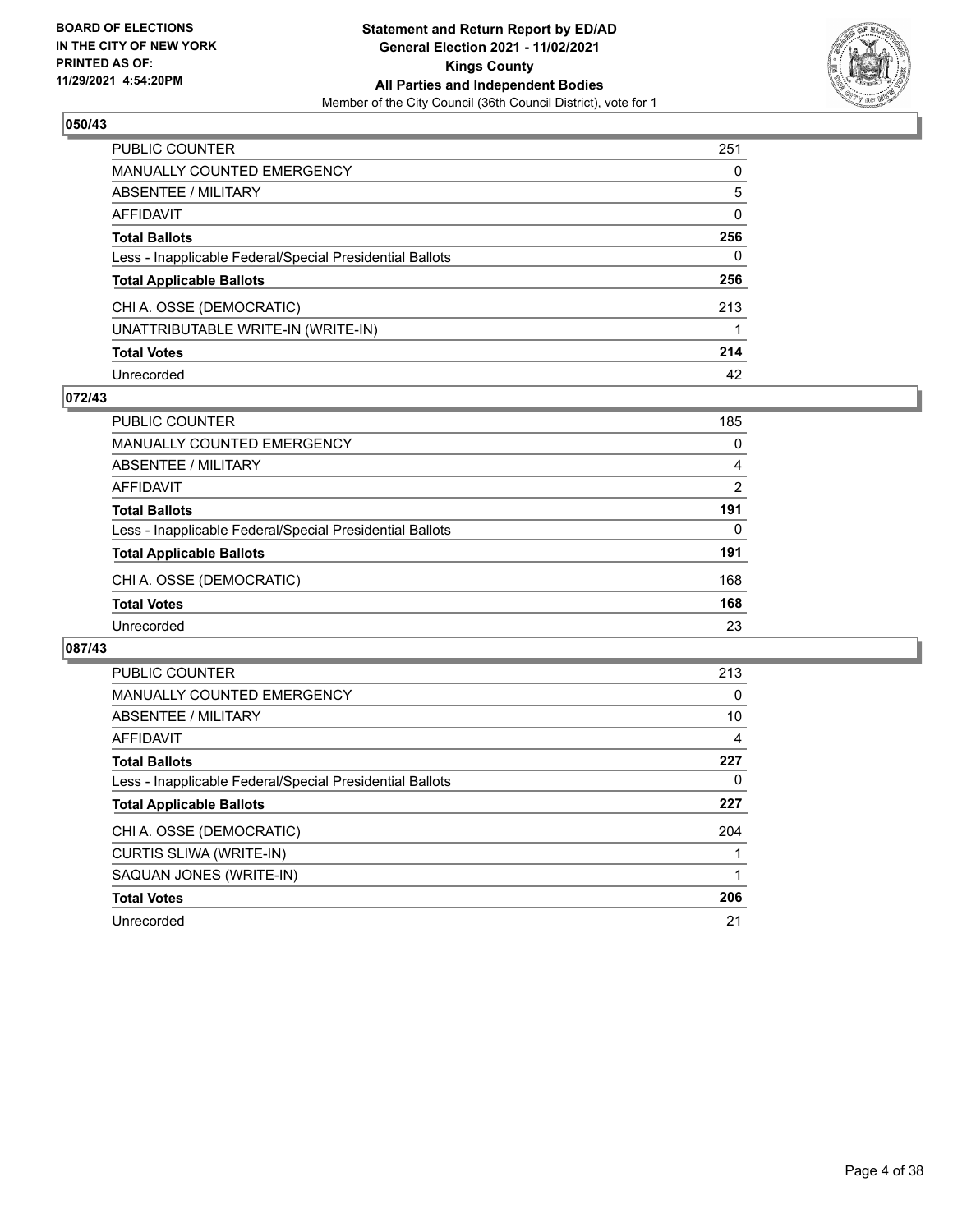

| PUBLIC COUNTER                                           | 35           |
|----------------------------------------------------------|--------------|
| <b>MANUALLY COUNTED EMERGENCY</b>                        | 0            |
| ABSENTEE / MILITARY                                      | 0            |
| <b>AFFIDAVIT</b>                                         |              |
| <b>Total Ballots</b>                                     | 36           |
| Less - Inapplicable Federal/Special Presidential Ballots | $\mathbf{0}$ |
| <b>Total Applicable Ballots</b>                          | 36           |
| CHI A. OSSE (DEMOCRATIC)                                 | 30           |
| UNATTRIBUTABLE WRITE-IN (WRITE-IN)                       |              |
| <b>Total Votes</b>                                       | 31           |
| Unrecorded                                               | 5            |

| <b>PUBLIC COUNTER</b>                                    | 175 |
|----------------------------------------------------------|-----|
| <b>MANUALLY COUNTED EMERGENCY</b>                        | 0   |
| ABSENTEE / MILITARY                                      | 5   |
| <b>AFFIDAVIT</b>                                         | 0   |
| <b>Total Ballots</b>                                     | 180 |
| Less - Inapplicable Federal/Special Presidential Ballots | 0   |
| <b>Total Applicable Ballots</b>                          | 180 |
| CHI A. OSSE (DEMOCRATIC)                                 | 132 |
| JEANETTE KIEURE (WRITE-IN)                               |     |
| UNATTRIBUTABLE WRITE-IN (WRITE-IN)                       | 3   |
| <b>Total Votes</b>                                       | 136 |
| Unrecorded                                               | 44  |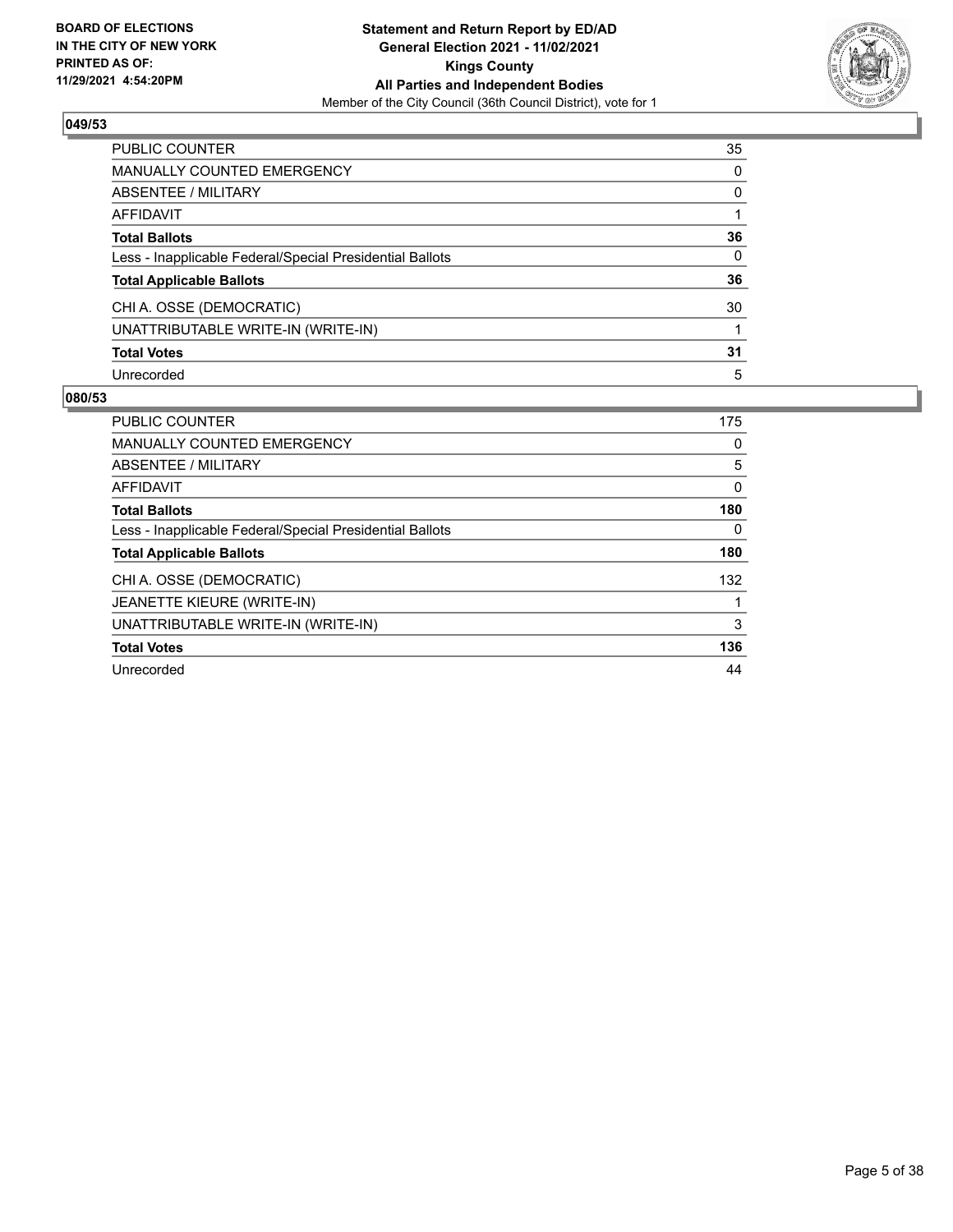

| <b>PUBLIC COUNTER</b>                                    | 151      |
|----------------------------------------------------------|----------|
| <b>MANUALLY COUNTED EMERGENCY</b>                        | $\Omega$ |
| ABSENTEE / MILITARY                                      | 6        |
| AFFIDAVIT                                                |          |
| <b>Total Ballots</b>                                     | 158      |
| Less - Inapplicable Federal/Special Presidential Ballots | 0        |
| <b>Total Applicable Ballots</b>                          | 158      |
| CHI A. OSSE (DEMOCRATIC)                                 | 129      |
| <b>Total Votes</b>                                       | 129      |
| Unrecorded                                               | 29       |

## **008/54**

| PUBLIC COUNTER                                           | 100      |
|----------------------------------------------------------|----------|
| <b>MANUALLY COUNTED EMERGENCY</b>                        | $\Omega$ |
| ABSENTEE / MILITARY                                      | 9        |
| <b>AFFIDAVIT</b>                                         | $\Omega$ |
| <b>Total Ballots</b>                                     | 109      |
| Less - Inapplicable Federal/Special Presidential Ballots | $\Omega$ |
| <b>Total Applicable Ballots</b>                          | 109      |
| CHI A. OSSE (DEMOCRATIC)                                 | 85       |
| <b>Total Votes</b>                                       | 85       |
| Unrecorded                                               | 24       |

# **009/54**

| PUBLIC COUNTER                                           | 135 |
|----------------------------------------------------------|-----|
| MANUALLY COUNTED EMERGENCY                               | 0   |
| ABSENTEE / MILITARY                                      |     |
| AFFIDAVIT                                                |     |
| <b>Total Ballots</b>                                     | 137 |
| Less - Inapplicable Federal/Special Presidential Ballots | 0   |
| <b>Total Applicable Ballots</b>                          | 137 |
| CHI A. OSSE (DEMOCRATIC)                                 | 98  |
| <b>Total Votes</b>                                       | 98  |
| Unrecorded                                               | 39  |

| <b>PUBLIC COUNTER</b>                                    | 138 |
|----------------------------------------------------------|-----|
| <b>MANUALLY COUNTED EMERGENCY</b>                        | 0   |
| ABSENTEE / MILITARY                                      | 4   |
| AFFIDAVIT                                                | 3   |
| <b>Total Ballots</b>                                     | 145 |
| Less - Inapplicable Federal/Special Presidential Ballots | 0   |
| <b>Total Applicable Ballots</b>                          | 145 |
| CHI A. OSSE (DEMOCRATIC)                                 | 118 |
| ROBERT WATERMAN (WRITE-IN)                               | 1   |
| <b>Total Votes</b>                                       | 119 |
| Unrecorded                                               | 26  |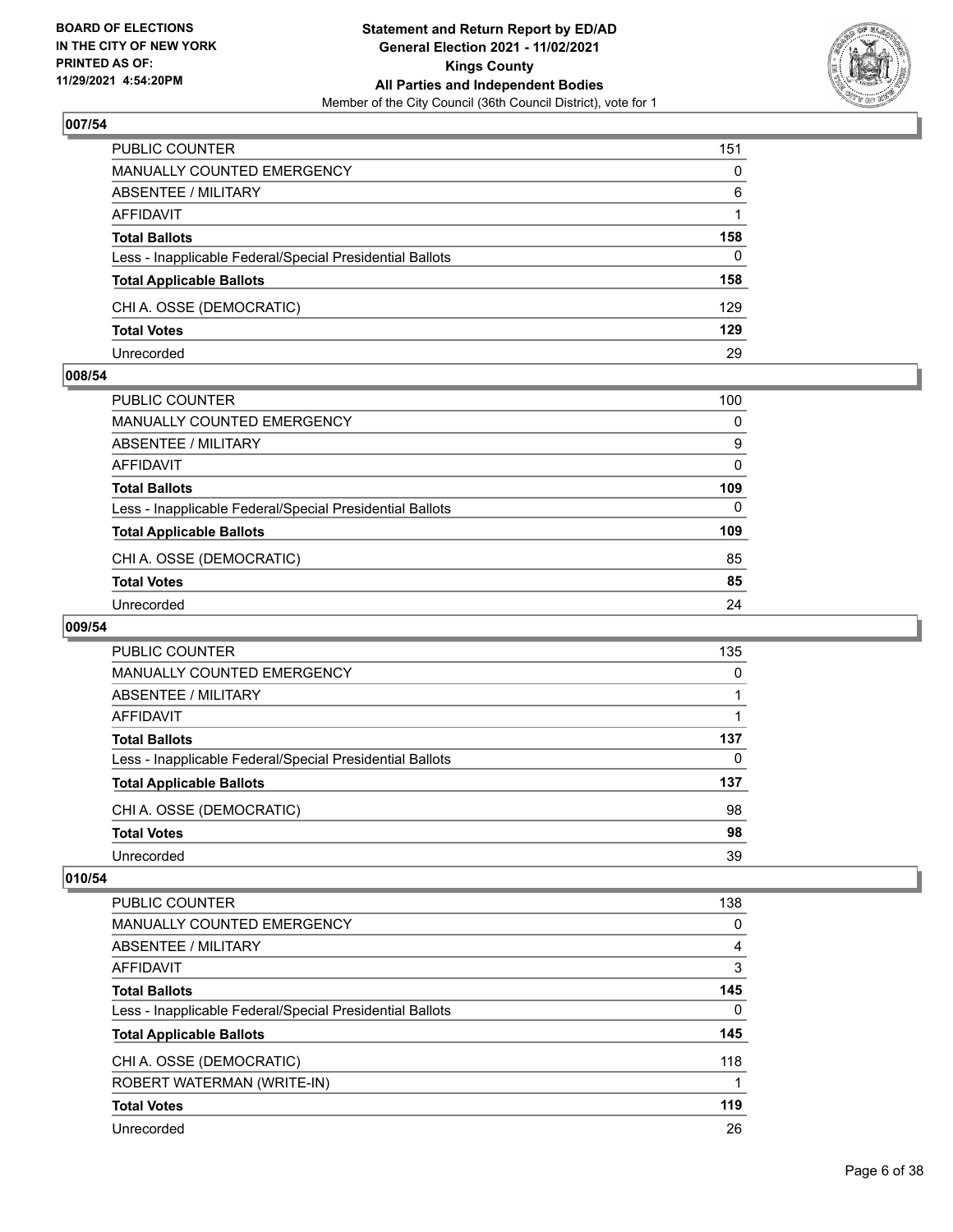

| PUBLIC COUNTER                                           | 151            |
|----------------------------------------------------------|----------------|
| MANUALLY COUNTED EMERGENCY                               | 0              |
| <b>ABSENTEE / MILITARY</b>                               | $\overline{4}$ |
| AFFIDAVIT                                                | $\mathbf{0}$   |
| <b>Total Ballots</b>                                     | 155            |
| Less - Inapplicable Federal/Special Presidential Ballots | $\Omega$       |
| <b>Total Applicable Ballots</b>                          | 155            |
| CHI A. OSSE (DEMOCRATIC)                                 | 123            |
| <b>Total Votes</b>                                       | 123            |
| Unrecorded                                               | 32             |

## **012/54**

| PUBLIC COUNTER                                           | 144      |
|----------------------------------------------------------|----------|
| <b>MANUALLY COUNTED EMERGENCY</b>                        | $\Omega$ |
| ABSENTEE / MILITARY                                      | 3        |
| AFFIDAVIT                                                | 2        |
| <b>Total Ballots</b>                                     | 149      |
| Less - Inapplicable Federal/Special Presidential Ballots | $\Omega$ |
| <b>Total Applicable Ballots</b>                          | 149      |
| CHI A. OSSE (DEMOCRATIC)                                 | 121      |
| <b>Total Votes</b>                                       | 121      |
| Unrecorded                                               | 28       |
|                                                          |          |

# **014/54**

| Unrecorded                                               |   |
|----------------------------------------------------------|---|
| <b>Total Votes</b>                                       | 5 |
| CHI A. OSSE (DEMOCRATIC)                                 | 5 |
| <b>Total Applicable Ballots</b>                          | 6 |
| Less - Inapplicable Federal/Special Presidential Ballots | 0 |
| <b>Total Ballots</b>                                     | 6 |
| AFFIDAVIT                                                | 0 |
| ABSENTEE / MILITARY                                      | 0 |
| <b>MANUALLY COUNTED EMERGENCY</b>                        | 0 |
| PUBLIC COUNTER                                           | 6 |

| PUBLIC COUNTER                                           | 80 |
|----------------------------------------------------------|----|
| MANUALLY COUNTED EMERGENCY                               | 0  |
| ABSENTEE / MILITARY                                      | 0  |
| AFFIDAVIT                                                | 0  |
| <b>Total Ballots</b>                                     | 80 |
| Less - Inapplicable Federal/Special Presidential Ballots | 0  |
| <b>Total Applicable Ballots</b>                          | 80 |
| CHI A. OSSE (DEMOCRATIC)                                 | 73 |
| <b>Total Votes</b>                                       | 73 |
| Unrecorded                                               |    |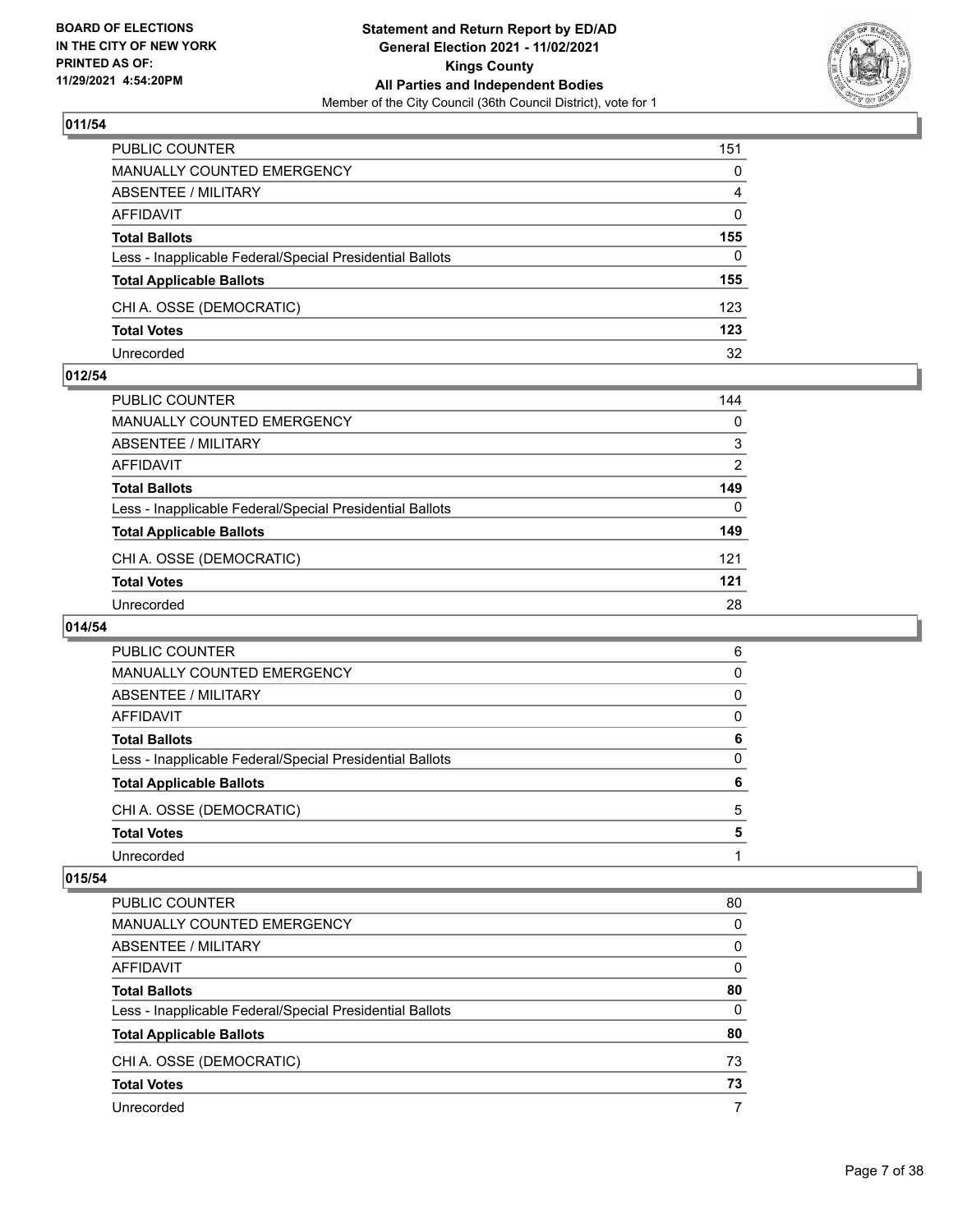

| PUBLIC COUNTER                                           | 12 <sup>2</sup> |
|----------------------------------------------------------|-----------------|
| <b>MANUALLY COUNTED EMERGENCY</b>                        | 0               |
| <b>ABSENTEE / MILITARY</b>                               | 0               |
| <b>AFFIDAVIT</b>                                         | $\mathbf{0}$    |
| <b>Total Ballots</b>                                     | $12 \,$         |
| Less - Inapplicable Federal/Special Presidential Ballots | 0               |
| <b>Total Applicable Ballots</b>                          | $12 \,$         |
| CHI A. OSSE (DEMOCRATIC)                                 | 11              |
| <b>Total Votes</b>                                       | 11              |
| Unrecorded                                               |                 |

## **017/54**

| PUBLIC COUNTER                                           | 35           |
|----------------------------------------------------------|--------------|
| MANUALLY COUNTED EMERGENCY                               | $\mathbf{0}$ |
| ABSENTEE / MILITARY                                      |              |
| AFFIDAVIT                                                | 0            |
| Total Ballots                                            | 36           |
| Less - Inapplicable Federal/Special Presidential Ballots | $\Omega$     |
| <b>Total Applicable Ballots</b>                          | 36           |
| CHI A. OSSE (DEMOCRATIC)                                 | 33           |
| <b>Total Votes</b>                                       | 33           |
| Unrecorded                                               | 3            |

| PUBLIC COUNTER                                           | 133      |
|----------------------------------------------------------|----------|
| MANUALLY COUNTED EMERGENCY                               | 0        |
| ABSENTEE / MILITARY                                      | 3        |
| AFFIDAVIT                                                | $\Omega$ |
| <b>Total Ballots</b>                                     | 136      |
| Less - Inapplicable Federal/Special Presidential Ballots | 0        |
| <b>Total Applicable Ballots</b>                          | 136      |
| CHI A. OSSE (DEMOCRATIC)                                 | 105      |
| <b>Total Votes</b>                                       | 105      |
| Unrecorded                                               | 31       |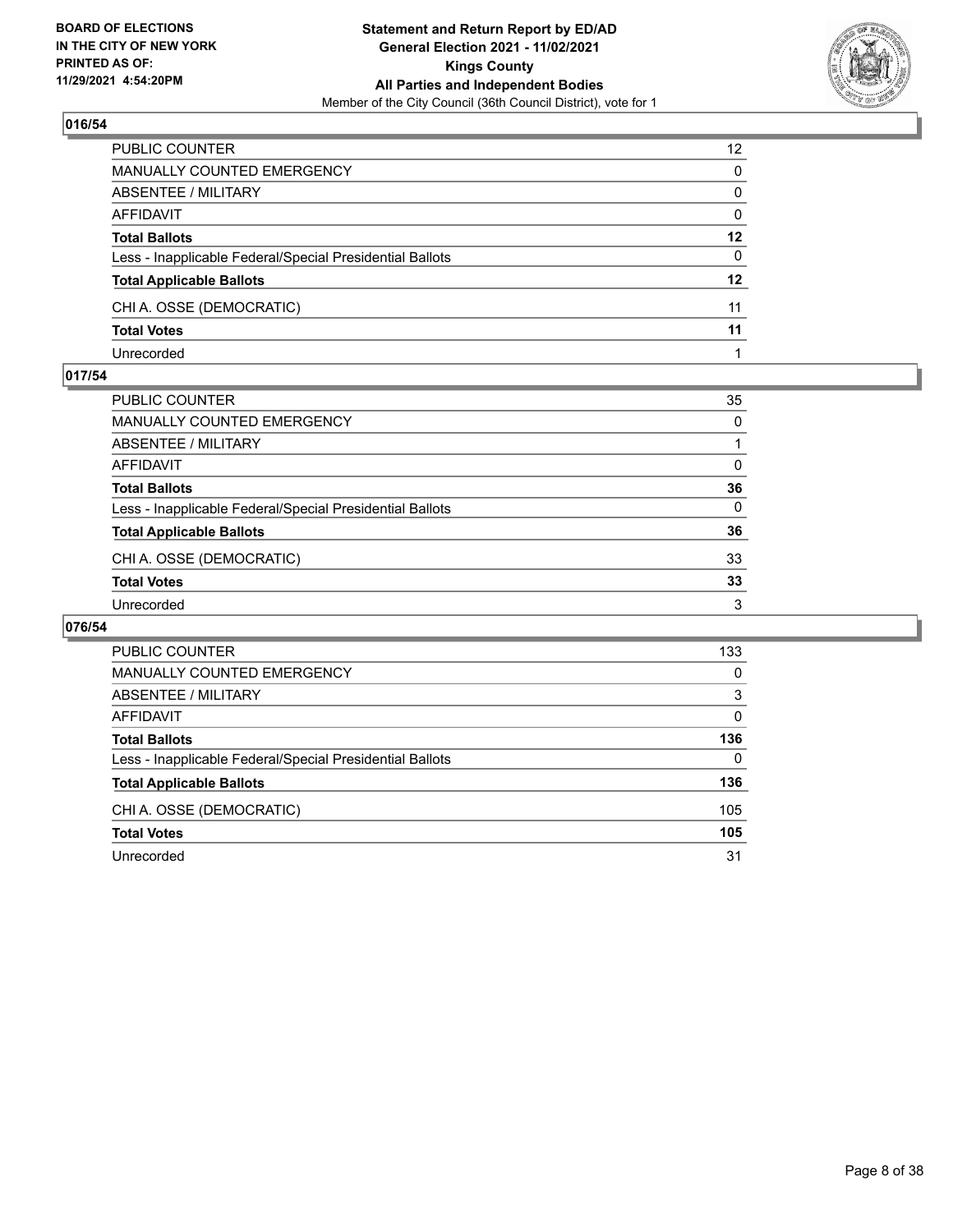

| PUBLIC COUNTER                                           | 133      |
|----------------------------------------------------------|----------|
| <b>MANUALLY COUNTED EMERGENCY</b>                        | 0        |
| <b>ABSENTEE / MILITARY</b>                               | 4        |
| AFFIDAVIT                                                | $\Omega$ |
| <b>Total Ballots</b>                                     | 137      |
| Less - Inapplicable Federal/Special Presidential Ballots | 0        |
| <b>Total Applicable Ballots</b>                          | 137      |
| CHI A. OSSE (DEMOCRATIC)                                 | 110      |
| UNATTRIBUTABLE WRITE-IN (WRITE-IN)                       |          |
| <b>Total Votes</b>                                       | 111      |
| Unrecorded                                               | 26       |

## **100/55**

| <b>PUBLIC COUNTER</b>                                    | 78       |
|----------------------------------------------------------|----------|
| <b>MANUALLY COUNTED EMERGENCY</b>                        | $\Omega$ |
| ABSENTEE / MILITARY                                      | 4        |
| AFFIDAVIT                                                | 2        |
| <b>Total Ballots</b>                                     | 84       |
| Less - Inapplicable Federal/Special Presidential Ballots | $\Omega$ |
| <b>Total Applicable Ballots</b>                          | 84       |
| CHI A. OSSE (DEMOCRATIC)                                 | 63       |
| <b>JOSHUA JAMES (WRITE-IN)</b>                           |          |
| <b>Total Votes</b>                                       | 64       |
| Unrecorded                                               | 20       |
|                                                          |          |

| <b>PUBLIC COUNTER</b>                                    | 106 |
|----------------------------------------------------------|-----|
| MANUALLY COUNTED EMERGENCY                               | 0   |
| ABSENTEE / MILITARY                                      | 3   |
| <b>AFFIDAVIT</b>                                         | 2   |
| <b>Total Ballots</b>                                     | 111 |
| Less - Inapplicable Federal/Special Presidential Ballots | 0   |
| <b>Total Applicable Ballots</b>                          | 111 |
| CHI A. OSSE (DEMOCRATIC)                                 | 87  |
| KELLY WRIGHT (WRITE-IN)                                  |     |
| <b>Total Votes</b>                                       | 88  |
|                                                          |     |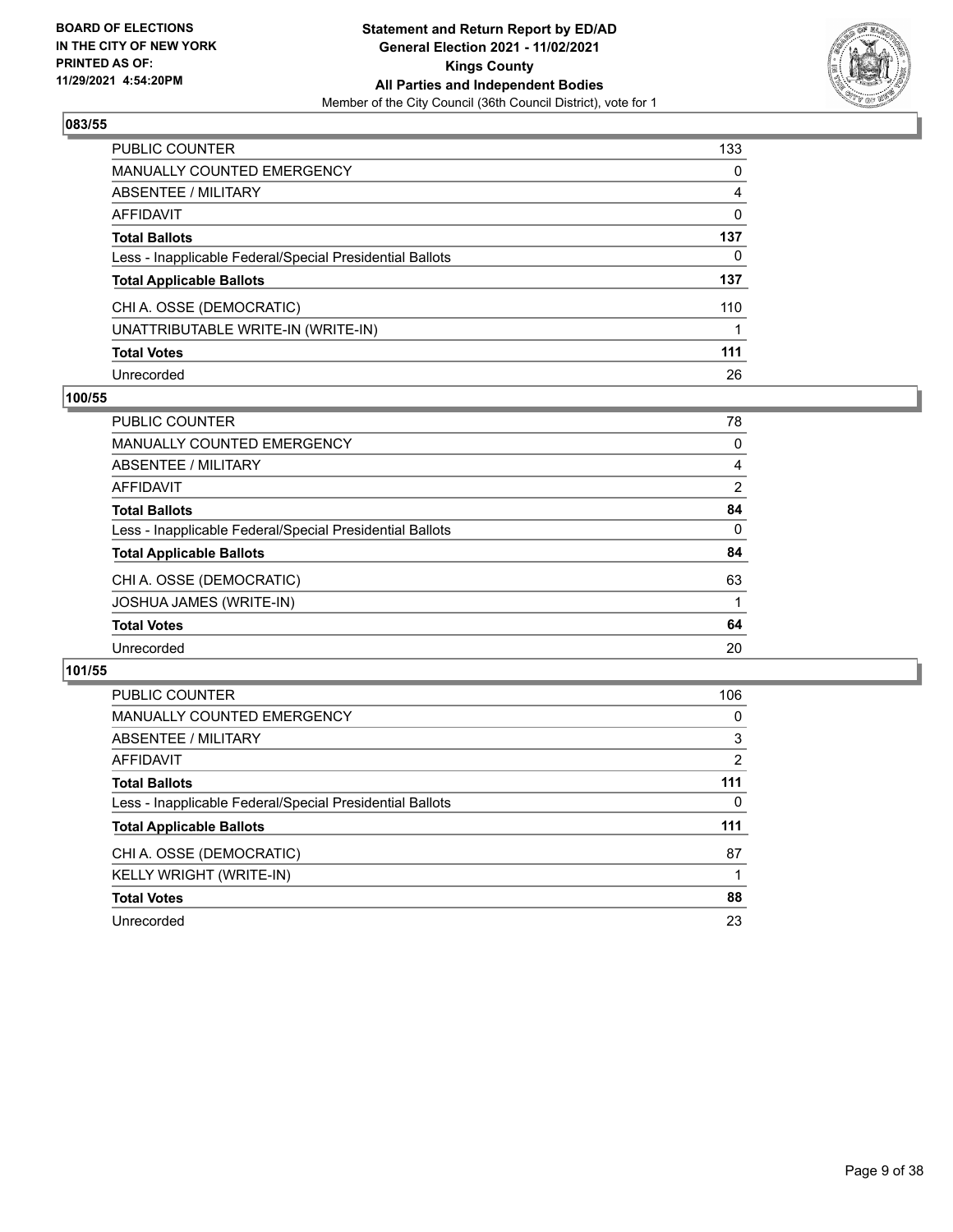

| PUBLIC COUNTER                                           | 152      |
|----------------------------------------------------------|----------|
| <b>MANUALLY COUNTED EMERGENCY</b>                        | $\Omega$ |
| ABSENTEE / MILITARY                                      | 4        |
| AFFIDAVIT                                                | $\Omega$ |
| <b>Total Ballots</b>                                     | 156      |
| Less - Inapplicable Federal/Special Presidential Ballots | $\Omega$ |
| <b>Total Applicable Ballots</b>                          | 156      |
| CHI A. OSSE (DEMOCRATIC)                                 | 127      |
| <b>Total Votes</b>                                       | 127      |
| Unrecorded                                               | 29       |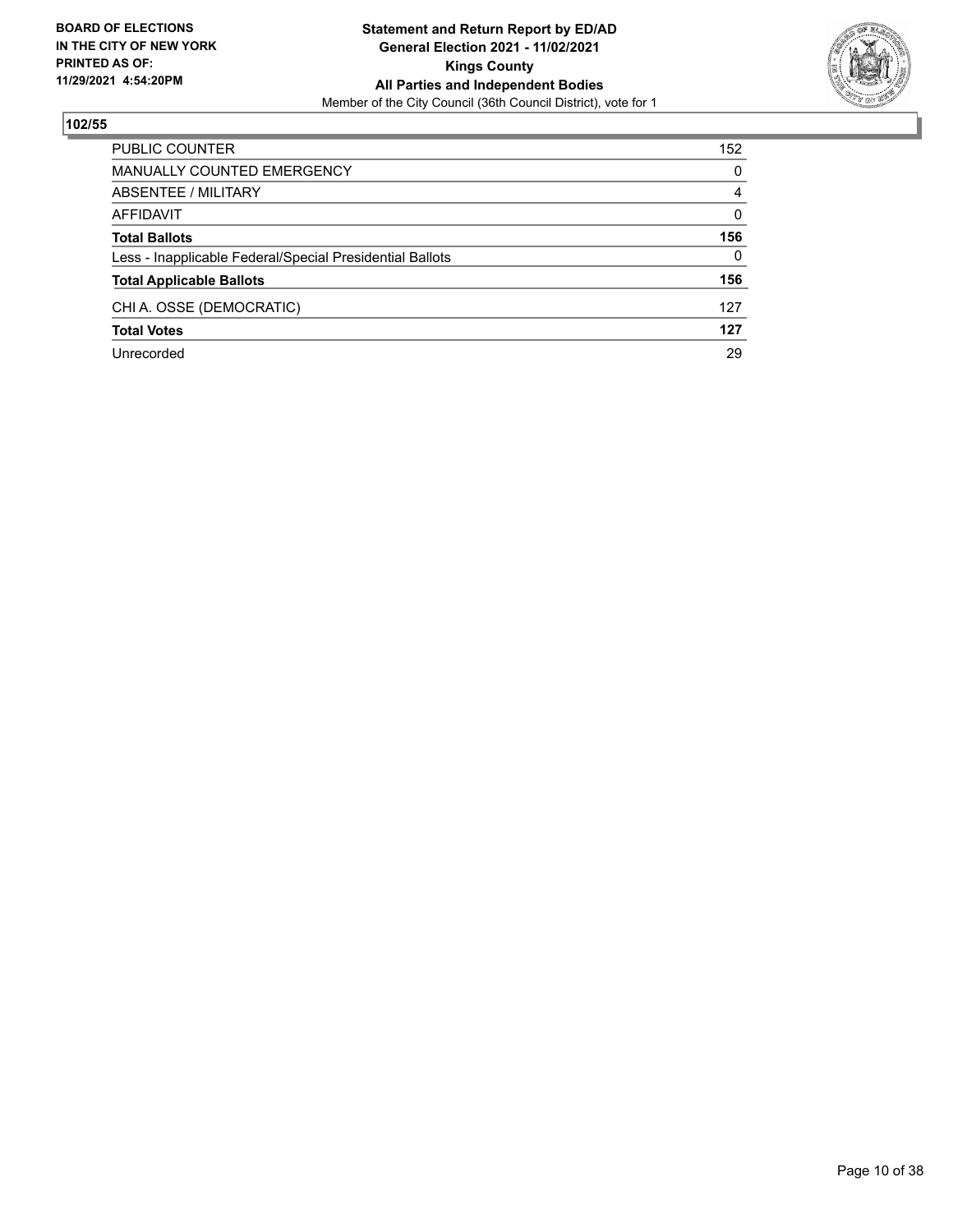

| PUBLIC COUNTER                                           | 95           |
|----------------------------------------------------------|--------------|
| MANUALLY COUNTED EMERGENCY                               | $\Omega$     |
| <b>ABSENTEE / MILITARY</b>                               | 3            |
| <b>AFFIDAVIT</b>                                         | $\mathbf{0}$ |
| <b>Total Ballots</b>                                     | 98           |
| Less - Inapplicable Federal/Special Presidential Ballots | 0            |
| <b>Total Applicable Ballots</b>                          | 98           |
| CHI A. OSSE (DEMOCRATIC)                                 | 81           |
| <b>Total Votes</b>                                       | 81           |
| Unrecorded                                               | 17           |

## **002/56**

| PUBLIC COUNTER                                           | 130 |
|----------------------------------------------------------|-----|
| MANUALLY COUNTED EMERGENCY                               | 0   |
| ABSENTEE / MILITARY                                      | 3   |
| AFFIDAVIT                                                | 2   |
| <b>Total Ballots</b>                                     | 135 |
| Less - Inapplicable Federal/Special Presidential Ballots | 0   |
| <b>Total Applicable Ballots</b>                          | 135 |
| CHI A. OSSE (DEMOCRATIC)                                 | 98  |
| <b>Total Votes</b>                                       | 98  |
| Unrecorded                                               | 37  |

# **003/56**

| <b>PUBLIC COUNTER</b>                                    | 98       |
|----------------------------------------------------------|----------|
| MANUALLY COUNTED EMERGENCY                               | 0        |
| ABSENTEE / MILITARY                                      | 3        |
| <b>AFFIDAVIT</b>                                         | 0        |
| <b>Total Ballots</b>                                     | 101      |
| Less - Inapplicable Federal/Special Presidential Ballots | $\Omega$ |
| <b>Total Applicable Ballots</b>                          | 101      |
| CHI A. OSSE (DEMOCRATIC)                                 | 70       |
| UNATTRIBUTABLE WRITE-IN (WRITE-IN)                       |          |
| <b>Total Votes</b>                                       | 71       |
| Unrecorded                                               | 30       |

| PUBLIC COUNTER                                           | 96       |
|----------------------------------------------------------|----------|
| <b>MANUALLY COUNTED EMERGENCY</b>                        | $\Omega$ |
| ABSENTEE / MILITARY                                      | 4        |
| AFFIDAVIT                                                |          |
| <b>Total Ballots</b>                                     | 101      |
| Less - Inapplicable Federal/Special Presidential Ballots | $\Omega$ |
| <b>Total Applicable Ballots</b>                          | 101      |
| CHI A. OSSE (DEMOCRATIC)                                 | 75       |
| <b>Total Votes</b>                                       | 75       |
| Unrecorded                                               | 26       |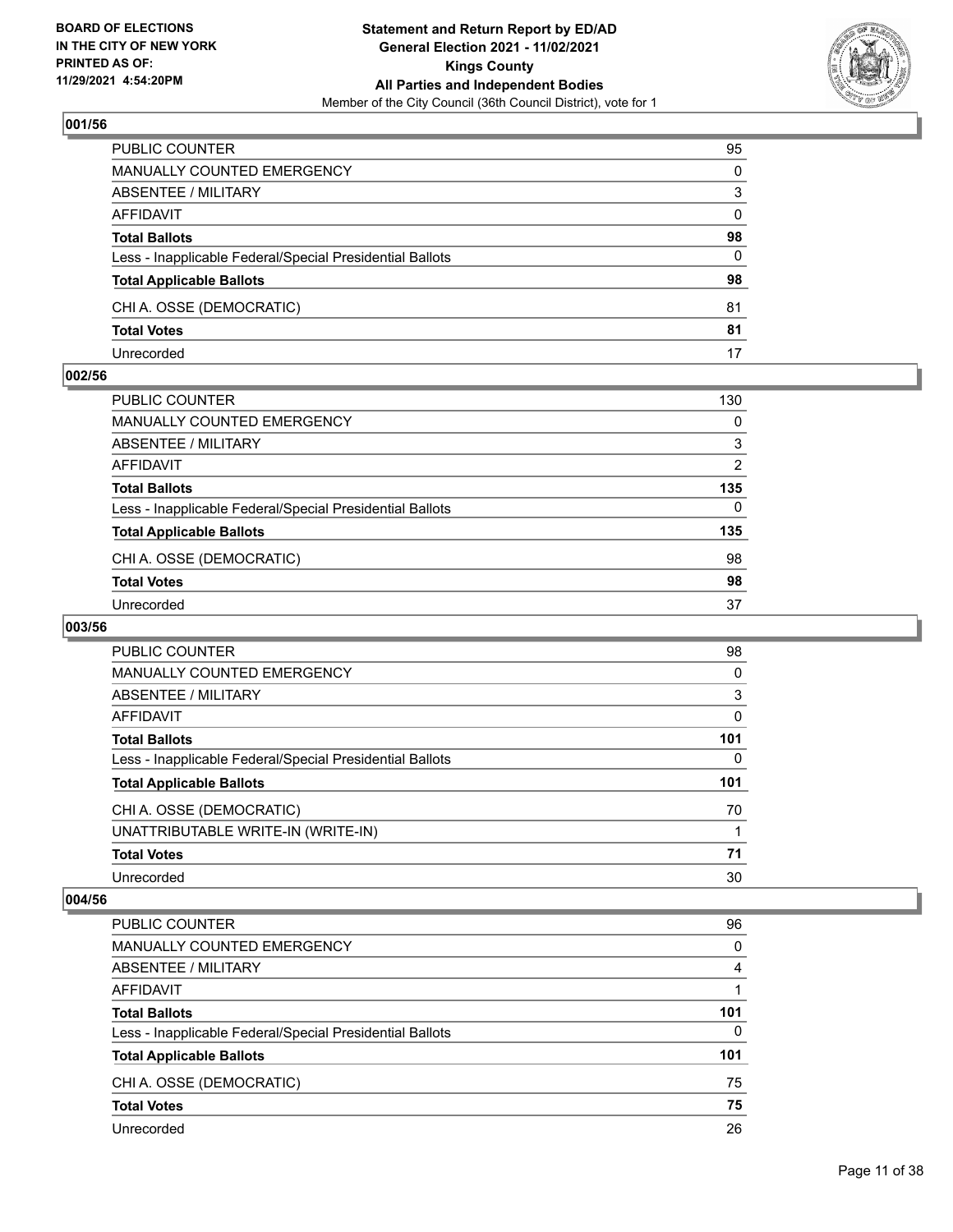

| PUBLIC COUNTER                                           | 115      |
|----------------------------------------------------------|----------|
| <b>MANUALLY COUNTED EMERGENCY</b>                        | 0        |
| <b>ABSENTEE / MILITARY</b>                               | 10       |
| AFFIDAVIT                                                | $\Omega$ |
| <b>Total Ballots</b>                                     | 125      |
| Less - Inapplicable Federal/Special Presidential Ballots | 0        |
| <b>Total Applicable Ballots</b>                          | 125      |
| CHI A. OSSE (DEMOCRATIC)                                 | 104      |
| UNATTRIBUTABLE WRITE-IN (WRITE-IN)                       |          |
| <b>Total Votes</b>                                       | 105      |
| Unrecorded                                               | 20       |

## **006/56**

| <b>PUBLIC COUNTER</b>                                    | 162            |
|----------------------------------------------------------|----------------|
| MANUALLY COUNTED EMERGENCY                               | 0              |
| ABSENTEE / MILITARY                                      | 7              |
| <b>AFFIDAVIT</b>                                         | $\overline{2}$ |
| <b>Total Ballots</b>                                     | 171            |
| Less - Inapplicable Federal/Special Presidential Ballots | 0              |
| <b>Total Applicable Ballots</b>                          | 171            |
| CHI A. OSSE (DEMOCRATIC)                                 | 112            |
| <b>HERSH LENDOW (WRITE-IN)</b>                           |                |
| UNATTRIBUTABLE WRITE-IN (WRITE-IN)                       |                |
| <b>Total Votes</b>                                       | 114            |
| Unrecorded                                               | 57             |

| PUBLIC COUNTER                                           | 130      |
|----------------------------------------------------------|----------|
| <b>MANUALLY COUNTED EMERGENCY</b>                        | $\Omega$ |
| ABSENTEE / MILITARY                                      | $\Omega$ |
| AFFIDAVIT                                                | $\Omega$ |
| <b>Total Ballots</b>                                     | 130      |
| Less - Inapplicable Federal/Special Presidential Ballots | $\Omega$ |
| <b>Total Applicable Ballots</b>                          | 130      |
| CHI A. OSSE (DEMOCRATIC)                                 | 82       |
| <b>Total Votes</b>                                       | 82       |
| Unrecorded                                               | 48       |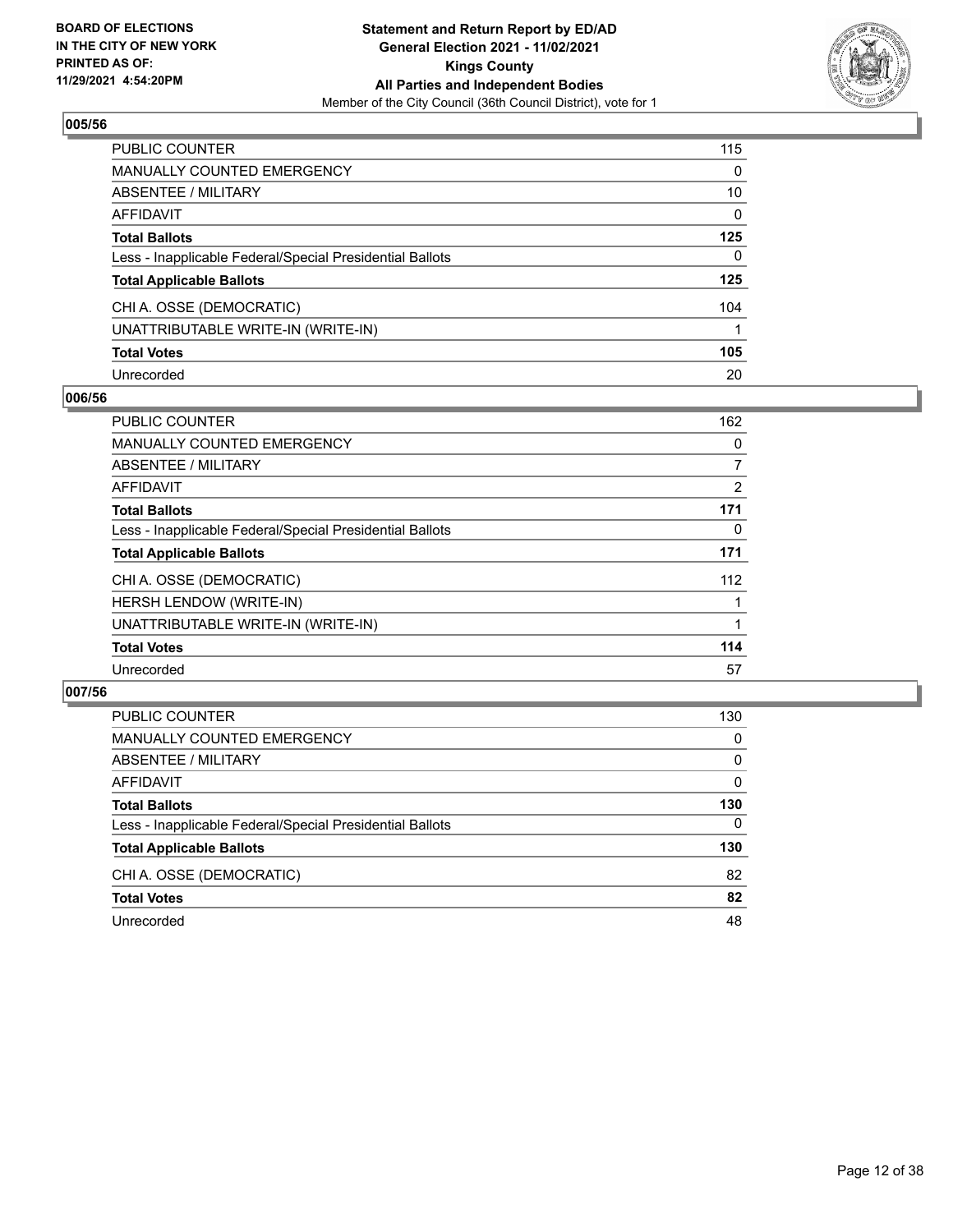

| PUBLIC COUNTER                                           | 149      |
|----------------------------------------------------------|----------|
| <b>MANUALLY COUNTED EMERGENCY</b>                        | $\Omega$ |
| ABSENTEE / MILITARY                                      | 4        |
| AFFIDAVIT                                                | $\Omega$ |
| <b>Total Ballots</b>                                     | 153      |
| Less - Inapplicable Federal/Special Presidential Ballots | 0        |
| <b>Total Applicable Ballots</b>                          | 153      |
| CHI A. OSSE (DEMOCRATIC)                                 | 113      |
| <b>Total Votes</b>                                       | 113      |
| Unrecorded                                               | 40       |

## **009/56**

| PUBLIC COUNTER                                           | 106           |
|----------------------------------------------------------|---------------|
| <b>MANUALLY COUNTED EMERGENCY</b>                        | $\Omega$      |
| <b>ABSENTEE / MILITARY</b>                               | 6             |
| <b>AFFIDAVIT</b>                                         | $\mathcal{P}$ |
| <b>Total Ballots</b>                                     | 114           |
| Less - Inapplicable Federal/Special Presidential Ballots | 0             |
| <b>Total Applicable Ballots</b>                          | 114           |
| CHI A. OSSE (DEMOCRATIC)                                 | 84            |
| <b>Total Votes</b>                                       | 84            |
| Unrecorded                                               | 30            |

# **010/56**

| <b>PUBLIC COUNTER</b>                                    | 114      |
|----------------------------------------------------------|----------|
| MANUALLY COUNTED EMERGENCY                               | $\Omega$ |
| ABSENTEE / MILITARY                                      | 5        |
| <b>AFFIDAVIT</b>                                         | 0        |
| <b>Total Ballots</b>                                     | 119      |
| Less - Inapplicable Federal/Special Presidential Ballots | $\Omega$ |
| <b>Total Applicable Ballots</b>                          | 119      |
| CHI A. OSSE (DEMOCRATIC)                                 | 83       |
| CHIMORE T. MACK GLOVER (WRITE-IN)                        |          |
| <b>Total Votes</b>                                       | 84       |
| Unrecorded                                               | 35       |

| PUBLIC COUNTER                                           | 160      |
|----------------------------------------------------------|----------|
| <b>MANUALLY COUNTED EMERGENCY</b>                        | $\Omega$ |
| ABSENTEE / MILITARY                                      | 4        |
| AFFIDAVIT                                                | 5        |
| <b>Total Ballots</b>                                     | 169      |
| Less - Inapplicable Federal/Special Presidential Ballots | $\Omega$ |
| <b>Total Applicable Ballots</b>                          | 169      |
| CHI A. OSSE (DEMOCRATIC)                                 | 144      |
| <b>Total Votes</b>                                       | 144      |
| Unrecorded                                               | 25       |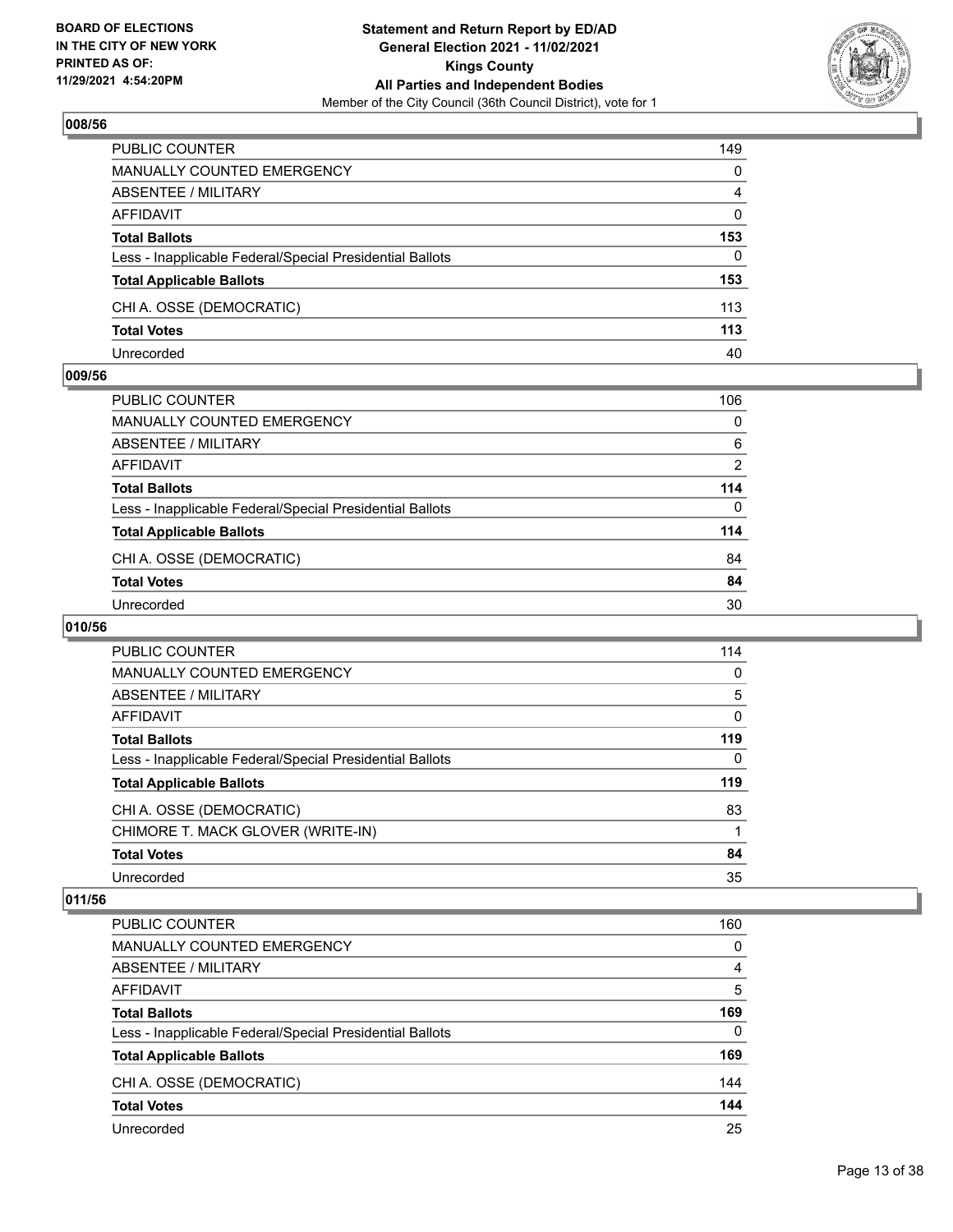

| PUBLIC COUNTER                                           | 161      |
|----------------------------------------------------------|----------|
| <b>MANUALLY COUNTED EMERGENCY</b>                        | 0        |
| <b>ABSENTEE / MILITARY</b>                               | 5        |
| <b>AFFIDAVIT</b>                                         | 2        |
| <b>Total Ballots</b>                                     | 168      |
| Less - Inapplicable Federal/Special Presidential Ballots | $\Omega$ |
| <b>Total Applicable Ballots</b>                          | 168      |
| CHI A. OSSE (DEMOCRATIC)                                 | 142      |
| DONALD J TRUMP (WRITE-IN)                                |          |
| <b>Total Votes</b>                                       | 143      |
| Unrecorded                                               | 25       |

## **013/56**

| <b>PUBLIC COUNTER</b>                                    | 217 |
|----------------------------------------------------------|-----|
| <b>MANUALLY COUNTED EMERGENCY</b>                        | 0   |
| ABSENTEE / MILITARY                                      | 4   |
| AFFIDAVIT                                                | 4   |
| <b>Total Ballots</b>                                     | 225 |
| Less - Inapplicable Federal/Special Presidential Ballots | 0   |
| <b>Total Applicable Ballots</b>                          | 225 |
| CHI A. OSSE (DEMOCRATIC)                                 | 197 |
| HENRY BUTLER (WRITE-IN)                                  | 2   |
| JOUL GOLBMAN (WRITE-IN)                                  | 1   |
| ROBERT WATERMAN (WRITE-IN)                               |     |
| <b>Total Votes</b>                                       | 201 |
| Unrecorded                                               | 24  |

| <b>PUBLIC COUNTER</b>                                    | 204      |
|----------------------------------------------------------|----------|
| MANUALLY COUNTED EMERGENCY                               | $\Omega$ |
| ABSENTEE / MILITARY                                      | 6        |
| AFFIDAVIT                                                | 8        |
| <b>Total Ballots</b>                                     | 218      |
| Less - Inapplicable Federal/Special Presidential Ballots | 0        |
| <b>Total Applicable Ballots</b>                          | 218      |
| CHI A. OSSE (DEMOCRATIC)                                 | 197      |
| CRYSTAL HUDSON (WRITE-IN)                                |          |
| <b>Total Votes</b>                                       | 198      |
| Unrecorded                                               | 20       |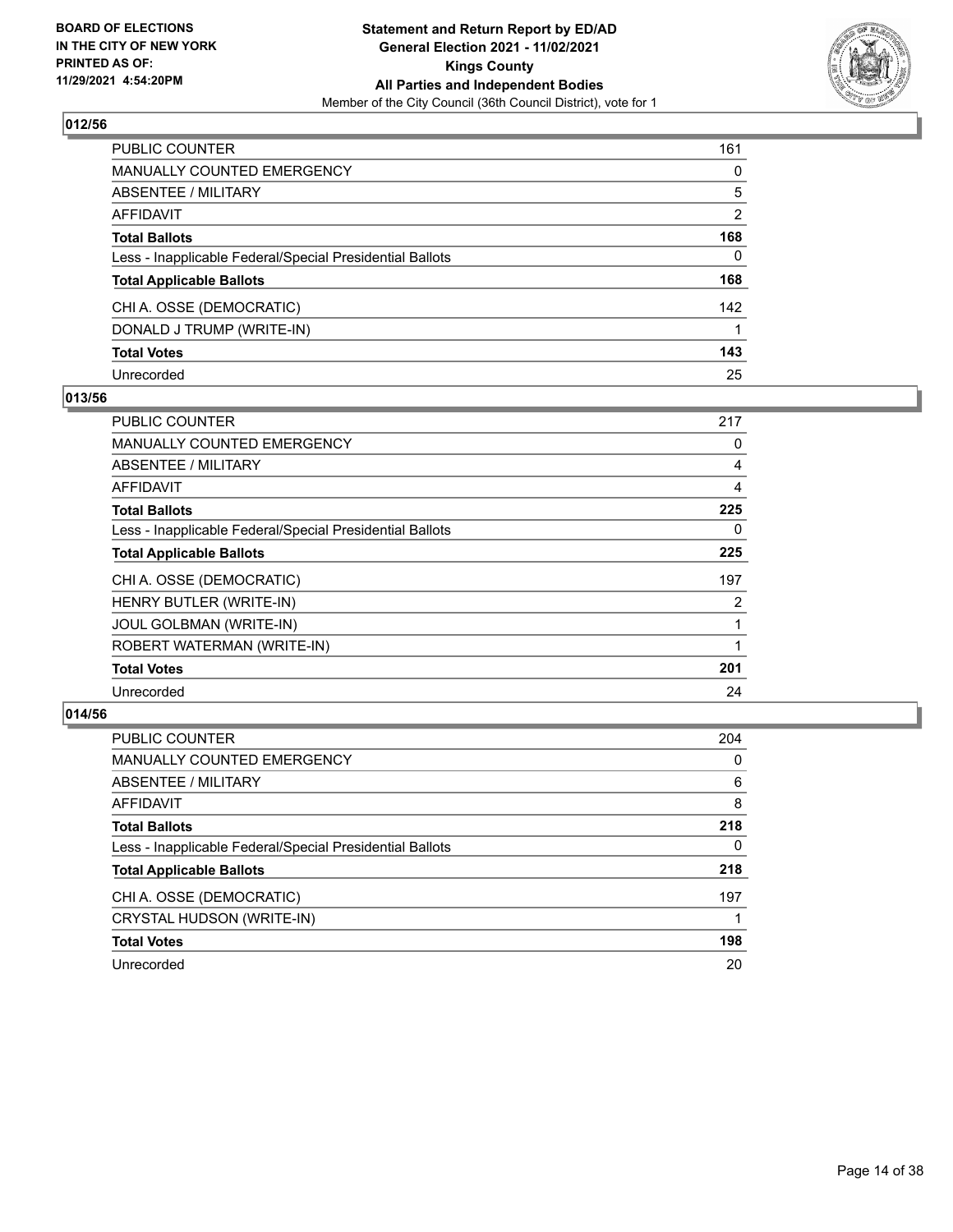

| PUBLIC COUNTER                                           | 240      |
|----------------------------------------------------------|----------|
| <b>MANUALLY COUNTED EMERGENCY</b>                        | $\Omega$ |
| <b>ABSENTEE / MILITARY</b>                               | 7        |
| AFFIDAVIT                                                | 6        |
| <b>Total Ballots</b>                                     | 253      |
| Less - Inapplicable Federal/Special Presidential Ballots | $\Omega$ |
| <b>Total Applicable Ballots</b>                          | 253      |
| CHI A. OSSE (DEMOCRATIC)                                 | 224      |
| <b>Total Votes</b>                                       | 224      |
| Unrecorded                                               | 29       |

## **016/56**

| PUBLIC COUNTER                                           | 251            |
|----------------------------------------------------------|----------------|
| MANUALLY COUNTED EMERGENCY                               | 0              |
| ABSENTEE / MILITARY                                      | 17             |
| AFFIDAVIT                                                | 2              |
| <b>Total Ballots</b>                                     | 270            |
| Less - Inapplicable Federal/Special Presidential Ballots | 0              |
| <b>Total Applicable Ballots</b>                          | 270            |
| CHI A. OSSE (DEMOCRATIC)                                 | 222            |
| UNATTRIBUTABLE WRITE-IN (WRITE-IN)                       | $\overline{2}$ |
| <b>Total Votes</b>                                       | 224            |
| Unrecorded                                               | 46             |
|                                                          |                |

## **017/56**

| <b>PUBLIC COUNTER</b>                                    | 138      |
|----------------------------------------------------------|----------|
| <b>MANUALLY COUNTED EMERGENCY</b>                        | $\Omega$ |
| <b>ABSENTEE / MILITARY</b>                               | 12       |
| AFFIDAVIT                                                | $\Omega$ |
| <b>Total Ballots</b>                                     | 150      |
| Less - Inapplicable Federal/Special Presidential Ballots | $\Omega$ |
| <b>Total Applicable Ballots</b>                          | 150      |
| CHI A. OSSE (DEMOCRATIC)                                 | 123      |
| <b>Total Votes</b>                                       | 123      |
| Unrecorded                                               | 27       |

| PUBLIC COUNTER                                           | 184      |
|----------------------------------------------------------|----------|
| <b>MANUALLY COUNTED EMERGENCY</b>                        | $\Omega$ |
| ABSENTEE / MILITARY                                      | 7        |
| AFFIDAVIT                                                | $\Omega$ |
| <b>Total Ballots</b>                                     | 191      |
| Less - Inapplicable Federal/Special Presidential Ballots | $\Omega$ |
| <b>Total Applicable Ballots</b>                          | 191      |
| CHI A. OSSE (DEMOCRATIC)                                 | 153      |
| <b>Total Votes</b>                                       | 153      |
| Unrecorded                                               | 38       |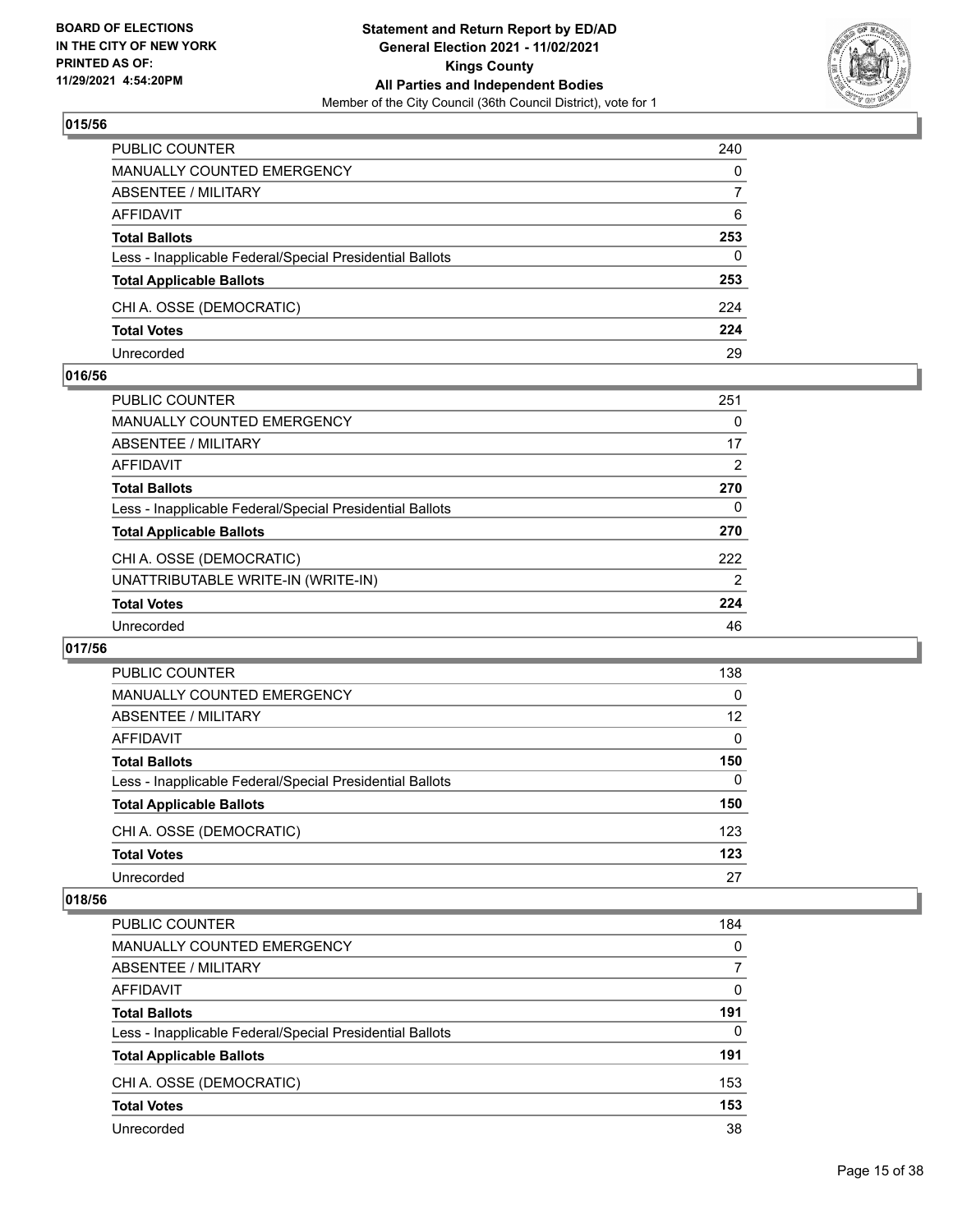

| PUBLIC COUNTER                                           | 237      |
|----------------------------------------------------------|----------|
| <b>MANUALLY COUNTED EMERGENCY</b>                        | 0        |
| <b>ABSENTEE / MILITARY</b>                               |          |
| AFFIDAVIT                                                |          |
| <b>Total Ballots</b>                                     | 245      |
| Less - Inapplicable Federal/Special Presidential Ballots | $\Omega$ |
| <b>Total Applicable Ballots</b>                          | 245      |
| CHI A. OSSE (DEMOCRATIC)                                 | 201      |
| <b>Total Votes</b>                                       | 201      |
| Unrecorded                                               | 44       |

## **020/56**

| <b>PUBLIC COUNTER</b>                                    | 106      |
|----------------------------------------------------------|----------|
| <b>MANUALLY COUNTED EMERGENCY</b>                        | $\Omega$ |
| ABSENTEE / MILITARY                                      | 6        |
| <b>AFFIDAVIT</b>                                         | 0        |
| <b>Total Ballots</b>                                     | $112$    |
| Less - Inapplicable Federal/Special Presidential Ballots | 0        |
| <b>Total Applicable Ballots</b>                          | 112      |
| CHI A. OSSE (DEMOCRATIC)                                 | 94       |
| UNCOUNTED WRITE-IN PER STATUTE (WRITE-IN)                |          |
| <b>Total Votes</b>                                       | 95       |
| Unrecorded                                               | 17       |
|                                                          |          |

| <b>PUBLIC COUNTER</b>                                    | 208      |
|----------------------------------------------------------|----------|
| <b>MANUALLY COUNTED EMERGENCY</b>                        | $\Omega$ |
| ABSENTEE / MILITARY                                      | 5        |
| <b>AFFIDAVIT</b>                                         |          |
| <b>Total Ballots</b>                                     | 214      |
| Less - Inapplicable Federal/Special Presidential Ballots | 0        |
| <b>Total Applicable Ballots</b>                          | 214      |
| CHI A. OSSE (DEMOCRATIC)                                 | 177      |
| UNATTRIBUTABLE WRITE-IN (WRITE-IN)                       |          |
| <b>Total Votes</b>                                       | 178      |
| Unrecorded                                               | 36       |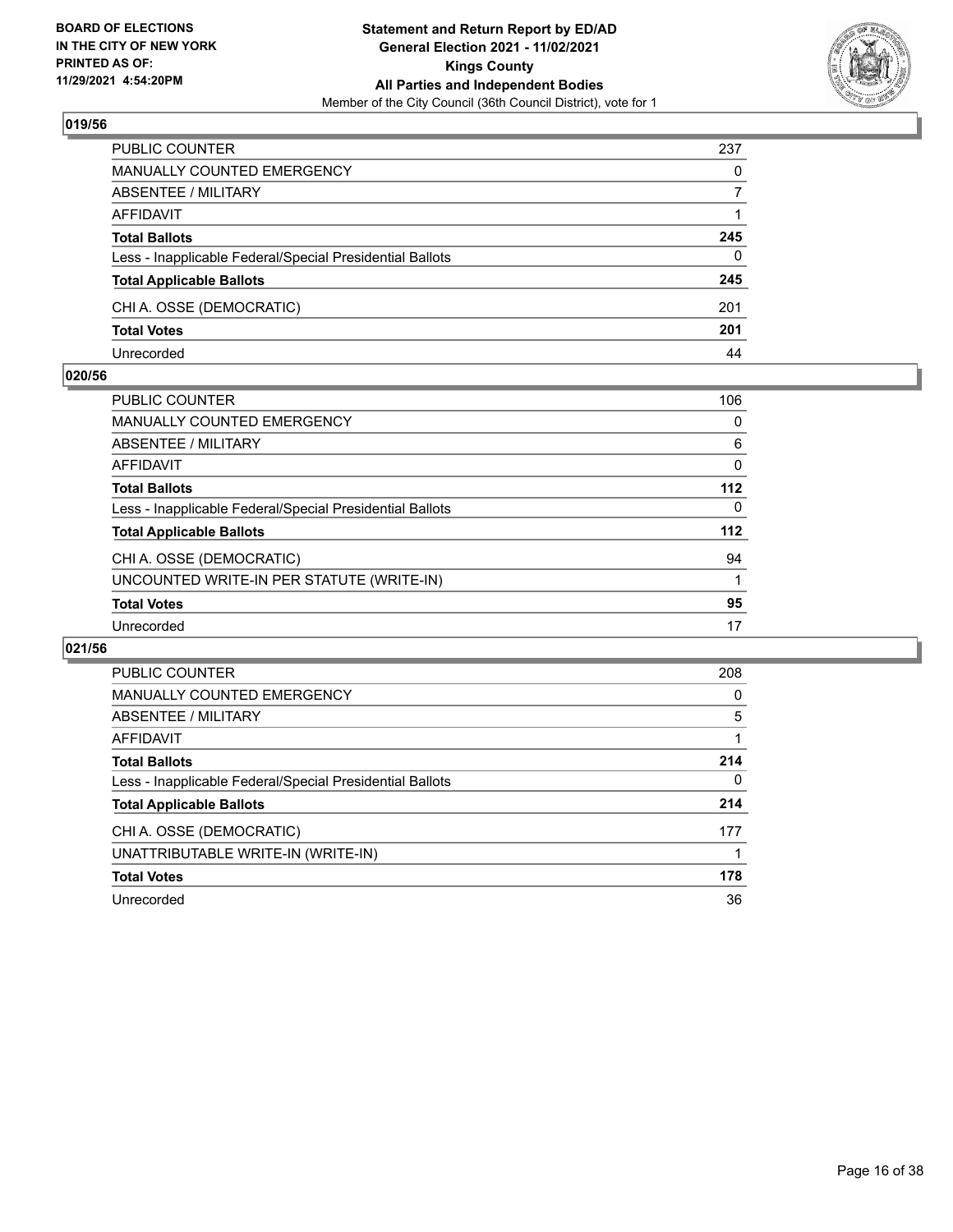

| <b>PUBLIC COUNTER</b>                                    | 254            |
|----------------------------------------------------------|----------------|
| <b>MANUALLY COUNTED EMERGENCY</b>                        | $\Omega$       |
| ABSENTEE / MILITARY                                      | 10             |
| AFFIDAVIT                                                | 7              |
| <b>Total Ballots</b>                                     | 271            |
| Less - Inapplicable Federal/Special Presidential Ballots | 0              |
| <b>Total Applicable Ballots</b>                          | 271            |
| CHI A. OSSE (DEMOCRATIC)                                 | 231            |
| DANIEL SHAW JR (WRITE-IN)                                |                |
| ROBERT WATERMAN (WRITE-IN)                               | $\overline{2}$ |
| UNATTRIBUTABLE WRITE-IN (WRITE-IN)                       | 2              |
| <b>Total Votes</b>                                       | 236            |
| Unrecorded                                               | 35             |

# **023/56**

| <b>PUBLIC COUNTER</b>                                    | 210 |
|----------------------------------------------------------|-----|
| <b>MANUALLY COUNTED EMERGENCY</b>                        | 0   |
| ABSENTEE / MILITARY                                      | 12  |
| AFFIDAVIT                                                | 3   |
| <b>Total Ballots</b>                                     | 225 |
| Less - Inapplicable Federal/Special Presidential Ballots | 0   |
| <b>Total Applicable Ballots</b>                          | 225 |
| CHI A. OSSE (DEMOCRATIC)                                 | 202 |
| <b>RENEE HOLMES (WRITE-IN)</b>                           |     |
| UNATTRIBUTABLE WRITE-IN (WRITE-IN)                       | 2   |
| <b>Total Votes</b>                                       | 205 |
| Unrecorded                                               | 20  |

| <b>PUBLIC COUNTER</b>                                    | 239 |
|----------------------------------------------------------|-----|
| <b>MANUALLY COUNTED EMERGENCY</b>                        | 0   |
| ABSENTEE / MILITARY                                      | 8   |
| AFFIDAVIT                                                |     |
| <b>Total Ballots</b>                                     | 248 |
| Less - Inapplicable Federal/Special Presidential Ballots | 0   |
| <b>Total Applicable Ballots</b>                          | 248 |
| CHI A. OSSE (DEMOCRATIC)                                 | 204 |
| MATTHEN MIGACZ (WRITE-IN)                                |     |
| TISH JAMES (WRITE-IN)                                    |     |
| <b>Total Votes</b>                                       | 206 |
| Unrecorded                                               | 42  |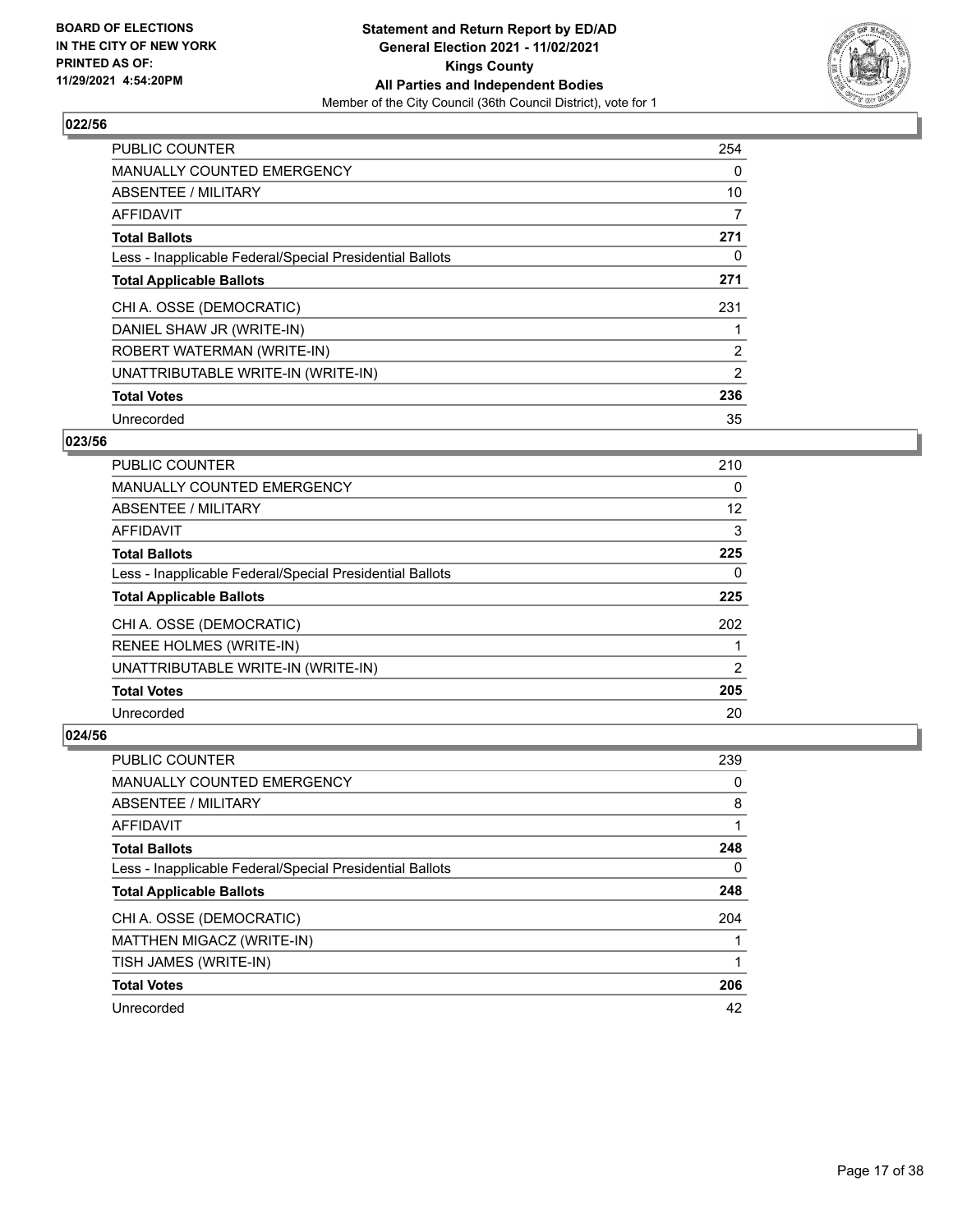

| PUBLIC COUNTER                                           | 216      |
|----------------------------------------------------------|----------|
| <b>MANUALLY COUNTED EMERGENCY</b>                        | $\Omega$ |
| <b>ABSENTEE / MILITARY</b>                               | 13       |
| AFFIDAVIT                                                | 2        |
| <b>Total Ballots</b>                                     | 231      |
| Less - Inapplicable Federal/Special Presidential Ballots | $\Omega$ |
| <b>Total Applicable Ballots</b>                          | 231      |
| CHI A. OSSE (DEMOCRATIC)                                 | 172      |
| <b>Total Votes</b>                                       | 172      |
| Unrecorded                                               | 59       |

## **026/56**

| <b>PUBLIC COUNTER</b>                                    | 173      |
|----------------------------------------------------------|----------|
| MANUALLY COUNTED EMERGENCY                               | $\Omega$ |
| ABSENTEE / MILITARY                                      | 7        |
| AFFIDAVIT                                                |          |
| <b>Total Ballots</b>                                     | 181      |
| Less - Inapplicable Federal/Special Presidential Ballots | 0        |
| <b>Total Applicable Ballots</b>                          | 181      |
| CHI A. OSSE (DEMOCRATIC)                                 | 163      |
| <b>Total Votes</b>                                       | 163      |
| Unrecorded                                               | 18       |

# **027/56**

| PUBLIC COUNTER                                           | 170      |
|----------------------------------------------------------|----------|
| MANUALLY COUNTED EMERGENCY                               | $\Omega$ |
| ABSENTEE / MILITARY                                      | 14       |
| AFFIDAVIT                                                | $\Omega$ |
| <b>Total Ballots</b>                                     | 184      |
| Less - Inapplicable Federal/Special Presidential Ballots | 0        |
| <b>Total Applicable Ballots</b>                          | 184      |
| CHI A. OSSE (DEMOCRATIC)                                 | 149      |
| <b>Total Votes</b>                                       | 149      |
| Unrecorded                                               | 35       |

| PUBLIC COUNTER                                           | 224 |
|----------------------------------------------------------|-----|
| <b>MANUALLY COUNTED EMERGENCY</b>                        | 0   |
| ABSENTEE / MILITARY                                      | 6   |
| <b>AFFIDAVIT</b>                                         | 2   |
| <b>Total Ballots</b>                                     | 232 |
| Less - Inapplicable Federal/Special Presidential Ballots | 0   |
| <b>Total Applicable Ballots</b>                          | 232 |
| CHI A. OSSE (DEMOCRATIC)                                 | 202 |
| HENRY BUTLER (WRITE-IN)                                  |     |
| LANCE RAZZARO (WRITE-IN)                                 |     |
| <b>Total Votes</b>                                       | 204 |
| Unrecorded                                               | 28  |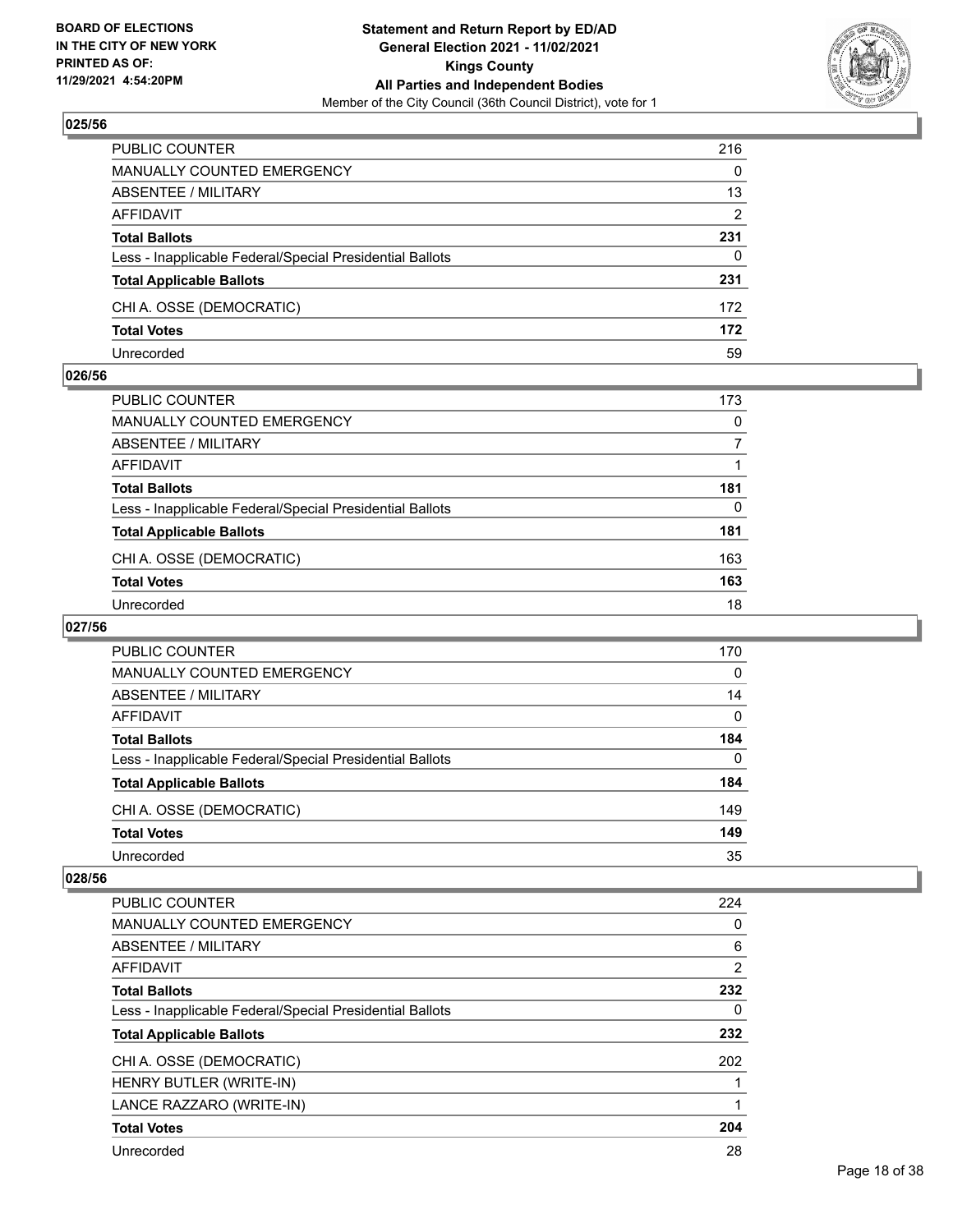

| PUBLIC COUNTER                                           | 132          |
|----------------------------------------------------------|--------------|
| <b>MANUALLY COUNTED EMERGENCY</b>                        | $\mathbf{0}$ |
| ABSENTEE / MILITARY                                      | 9            |
| AFFIDAVIT                                                |              |
| <b>Total Ballots</b>                                     | 142          |
| Less - Inapplicable Federal/Special Presidential Ballots | $\Omega$     |
| <b>Total Applicable Ballots</b>                          | 142          |
| CHI A. OSSE (DEMOCRATIC)                                 | 121          |
| <b>Total Votes</b>                                       | 121          |
| Unrecorded                                               | 21           |

## **030/56**

| <b>PUBLIC COUNTER</b>                                    | 217            |
|----------------------------------------------------------|----------------|
| <b>MANUALLY COUNTED EMERGENCY</b>                        | 0              |
| ABSENTEE / MILITARY                                      | 5              |
| AFFIDAVIT                                                | 5              |
| <b>Total Ballots</b>                                     | 227            |
| Less - Inapplicable Federal/Special Presidential Ballots | 0              |
| <b>Total Applicable Ballots</b>                          | 227            |
| CHI A. OSSE (DEMOCRATIC)                                 | 164            |
| UNATTRIBUTABLE WRITE-IN (WRITE-IN)                       | $\overline{2}$ |
| <b>Total Votes</b>                                       | 166            |
| Unrecorded                                               | 61             |
|                                                          |                |

| <b>PUBLIC COUNTER</b>                                    | 258      |
|----------------------------------------------------------|----------|
| <b>MANUALLY COUNTED EMERGENCY</b>                        | $\Omega$ |
| ABSENTEE / MILITARY                                      | 8        |
| AFFIDAVIT                                                |          |
| <b>Total Ballots</b>                                     | 267      |
| Less - Inapplicable Federal/Special Presidential Ballots | 0        |
| <b>Total Applicable Ballots</b>                          | 267      |
| CHI A. OSSE (DEMOCRATIC)                                 | 231      |
| <b>Total Votes</b>                                       | 231      |
| Unrecorded                                               | 36       |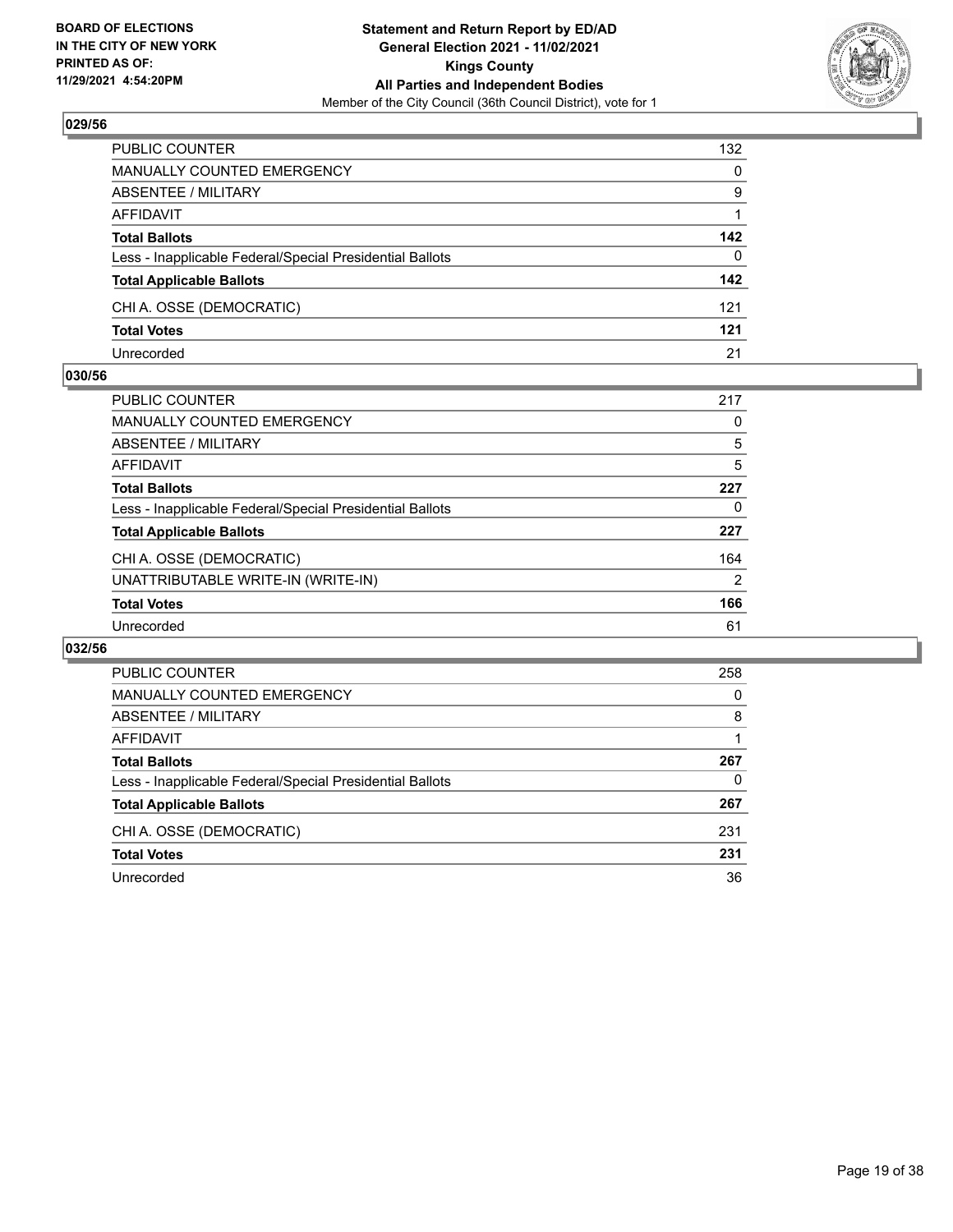

| <b>PUBLIC COUNTER</b>                                    | 235 |
|----------------------------------------------------------|-----|
| <b>MANUALLY COUNTED EMERGENCY</b>                        | 0   |
| ABSENTEE / MILITARY                                      | 13  |
| <b>AFFIDAVIT</b>                                         |     |
| <b>Total Ballots</b>                                     | 249 |
| Less - Inapplicable Federal/Special Presidential Ballots | 0   |
| <b>Total Applicable Ballots</b>                          | 249 |
| CHI A. OSSE (DEMOCRATIC)                                 | 218 |
| HENRY BUTLER (WRITE-IN)                                  |     |
| PAUL DWHITE (WRITE-IN)                                   |     |
| UNATTRIBUTABLE WRITE-IN (WRITE-IN)                       |     |
| WILLIAM THAKA ROBINSON (WRITE-IN)                        |     |
| <b>Total Votes</b>                                       | 222 |
| Unrecorded                                               | 27  |

# **034/56**

| PUBLIC COUNTER                                           | 154 |
|----------------------------------------------------------|-----|
| <b>MANUALLY COUNTED EMERGENCY</b>                        | 0   |
| ABSENTEE / MILITARY                                      | 7   |
| AFFIDAVIT                                                | 2   |
| <b>Total Ballots</b>                                     | 163 |
| Less - Inapplicable Federal/Special Presidential Ballots | 0   |
| <b>Total Applicable Ballots</b>                          | 163 |
| CHI A. OSSE (DEMOCRATIC)                                 | 145 |
| JENNIFER GRADY (WRITE-IN)                                |     |
| <b>KERRAN ROCK (WRITE-IN)</b>                            |     |
| UNATTRIBUTABLE WRITE-IN (WRITE-IN)                       | 2   |
| <b>Total Votes</b>                                       | 149 |
| Unrecorded                                               | 14  |

| <b>PUBLIC COUNTER</b>                                    | 217      |
|----------------------------------------------------------|----------|
| MANUALLY COUNTED EMERGENCY                               | $\Omega$ |
| ABSENTEE / MILITARY                                      | 11       |
| AFFIDAVIT                                                | 2        |
| <b>Total Ballots</b>                                     | 230      |
| Less - Inapplicable Federal/Special Presidential Ballots | 0        |
| <b>Total Applicable Ballots</b>                          | 230      |
| CHI A. OSSE (DEMOCRATIC)                                 | 204      |
| <b>Total Votes</b>                                       | 204      |
| Unrecorded                                               | 26       |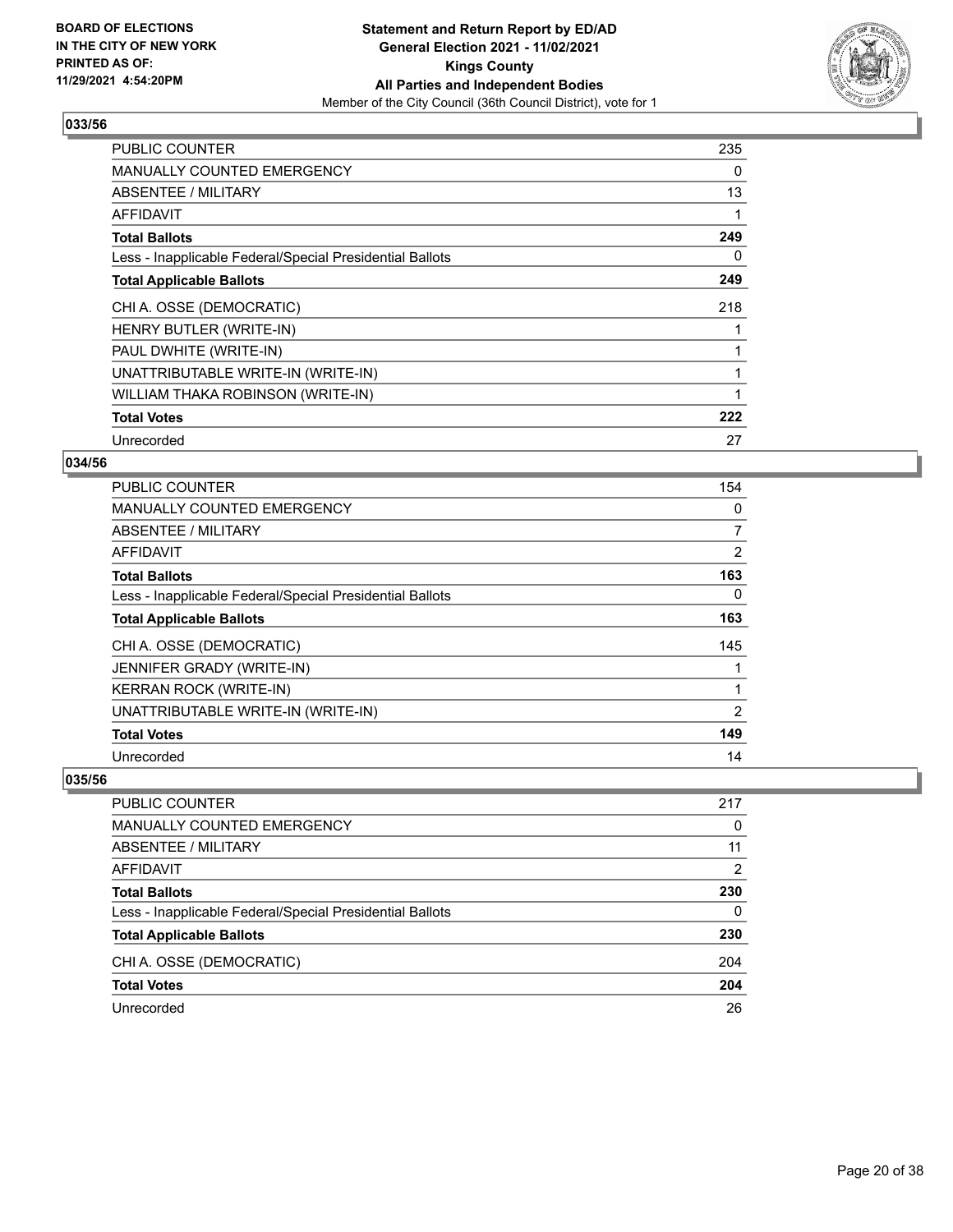

| <b>PUBLIC COUNTER</b>                                    | 208            |
|----------------------------------------------------------|----------------|
| <b>MANUALLY COUNTED EMERGENCY</b>                        | 0              |
| ABSENTEE / MILITARY                                      | 15             |
| <b>AFFIDAVIT</b>                                         | 4              |
| <b>Total Ballots</b>                                     | 227            |
| Less - Inapplicable Federal/Special Presidential Ballots | 0              |
| <b>Total Applicable Ballots</b>                          | 227            |
| CHI A. OSSE (DEMOCRATIC)                                 | 193            |
| <b>MERCEDES NARCISSE (WRITE-IN)</b>                      |                |
| RITA JOSEPH (WRITE-IN)                                   | $\overline{2}$ |
| ROBERT WATERMAN (WRITE-IN)                               |                |
| <b>Total Votes</b>                                       | 197            |
| Unrecorded                                               | 30             |

# **037/56**

| <b>PUBLIC COUNTER</b>                                    | 225      |
|----------------------------------------------------------|----------|
| <b>MANUALLY COUNTED EMERGENCY</b>                        | $\Omega$ |
| ABSENTEE / MILITARY                                      | 17       |
| <b>AFFIDAVIT</b>                                         | 3        |
| <b>Total Ballots</b>                                     | 245      |
| Less - Inapplicable Federal/Special Presidential Ballots | 0        |
| <b>Total Applicable Ballots</b>                          | 245      |
| CHI A. OSSE (DEMOCRATIC)                                 | 218      |
| HENRY BUTLER (WRITE-IN)                                  |          |
| <b>Total Votes</b>                                       | 219      |
| Unrecorded                                               | 26       |

| PUBLIC COUNTER                                           | 300      |
|----------------------------------------------------------|----------|
| <b>MANUALLY COUNTED EMERGENCY</b>                        | 0        |
| ABSENTEE / MILITARY                                      | 11       |
| AFFIDAVIT                                                | 4        |
| <b>Total Ballots</b>                                     | 315      |
| Less - Inapplicable Federal/Special Presidential Ballots | $\Omega$ |
| <b>Total Applicable Ballots</b>                          | 315      |
| CHI A. OSSE (DEMOCRATIC)                                 | 277      |
| DANIELLE BETRAS (WRITE-IN)                               |          |
| <b>Total Votes</b>                                       | 278      |
| Unrecorded                                               | 37       |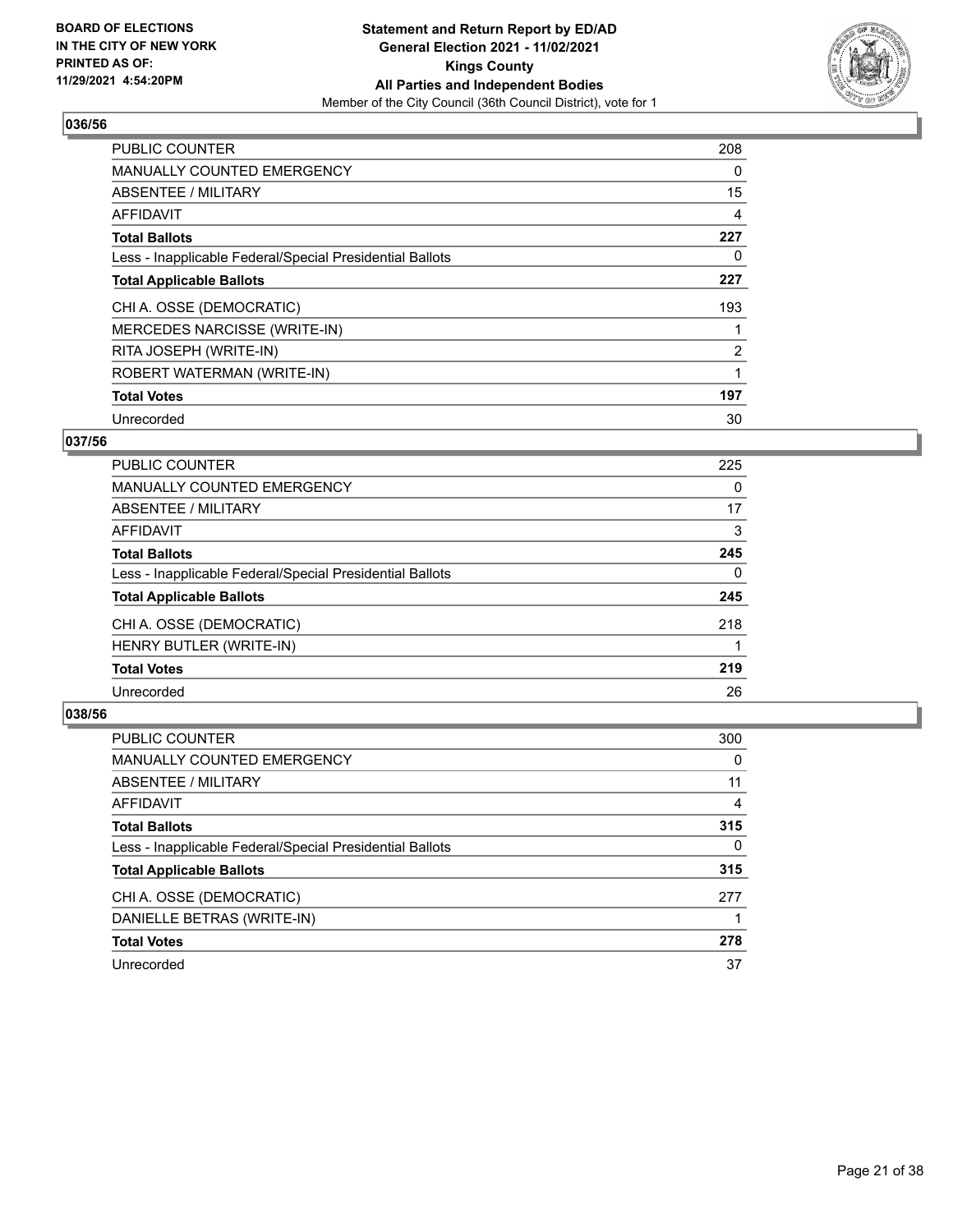

| <b>PUBLIC COUNTER</b>                                    | 206      |
|----------------------------------------------------------|----------|
| <b>MANUALLY COUNTED EMERGENCY</b>                        | $\Omega$ |
| ABSENTEE / MILITARY                                      | 5        |
| AFFIDAVIT                                                | 0        |
| <b>Total Ballots</b>                                     | 211      |
| Less - Inapplicable Federal/Special Presidential Ballots | 0        |
| <b>Total Applicable Ballots</b>                          | 211      |
| CHI A. OSSE (DEMOCRATIC)                                 | 179      |
| BILL MURRAY (WRITE-IN)                                   |          |
| JOHN HUNTER (WRITE-IN)                                   |          |
| <b>Total Votes</b>                                       | 181      |
| Unrecorded                                               | 30       |

## **040/56**

| PUBLIC COUNTER                                           | 258      |
|----------------------------------------------------------|----------|
| <b>MANUALLY COUNTED EMERGENCY</b>                        | $\Omega$ |
| <b>ABSENTEE / MILITARY</b>                               | 17       |
| <b>AFFIDAVIT</b>                                         | 4        |
| <b>Total Ballots</b>                                     | 279      |
| Less - Inapplicable Federal/Special Presidential Ballots | 0        |
| <b>Total Applicable Ballots</b>                          | 279      |
| CHI A. OSSE (DEMOCRATIC)                                 | 246      |
| HENRY BUTLER (WRITE-IN)                                  |          |
| TISHANA MILLER (WRITE-IN)                                |          |
| UNATTRIBUTABLE WRITE-IN (WRITE-IN)                       |          |
| <b>Total Votes</b>                                       | 249      |
| Unrecorded                                               | 30       |

| PUBLIC COUNTER                                           | 256 |
|----------------------------------------------------------|-----|
| <b>MANUALLY COUNTED EMERGENCY</b>                        |     |
| ABSENTEE / MILITARY                                      | 12  |
| AFFIDAVIT                                                | 3   |
| <b>Total Ballots</b>                                     | 272 |
| Less - Inapplicable Federal/Special Presidential Ballots | 0   |
| <b>Total Applicable Ballots</b>                          | 272 |
| CHI A. OSSE (DEMOCRATIC)                                 | 240 |
| UNATTRIBUTABLE WRITE-IN (WRITE-IN)                       |     |
| <b>Total Votes</b>                                       | 241 |
| Unrecorded                                               | 31  |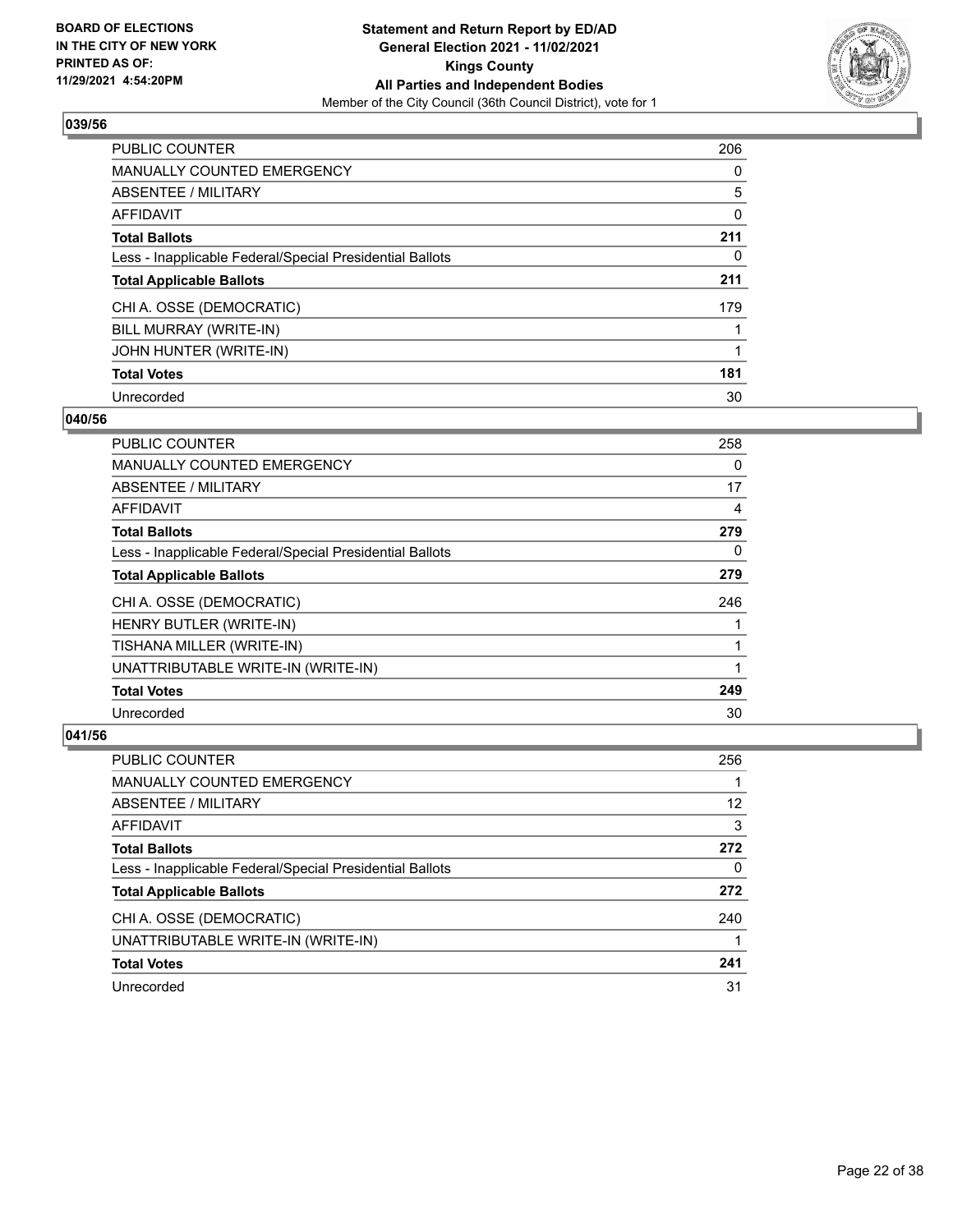

| PUBLIC COUNTER                                           | 252      |
|----------------------------------------------------------|----------|
| <b>MANUALLY COUNTED EMERGENCY</b>                        | $\Omega$ |
| <b>ABSENTEE / MILITARY</b>                               | 11       |
| AFFIDAVIT                                                | 4        |
| <b>Total Ballots</b>                                     | 267      |
| Less - Inapplicable Federal/Special Presidential Ballots | $\Omega$ |
| <b>Total Applicable Ballots</b>                          | 267      |
| CHI A. OSSE (DEMOCRATIC)                                 | 236      |
| <b>Total Votes</b>                                       | 236      |
| Unrecorded                                               | 31       |

## **043/56**

| <b>PUBLIC COUNTER</b>                                    | 241 |
|----------------------------------------------------------|-----|
| MANUALLY COUNTED EMERGENCY                               | 0   |
| ABSENTEE / MILITARY                                      | 14  |
| AFFIDAVIT                                                |     |
| <b>Total Ballots</b>                                     | 256 |
| Less - Inapplicable Federal/Special Presidential Ballots | 0   |
| <b>Total Applicable Ballots</b>                          | 256 |
| CHI A. OSSE (DEMOCRATIC)                                 | 221 |
| CURTIS SILWA (WRITE-IN)                                  |     |
| ROBERT CORNEGY (WRITE-IN)                                |     |
| <b>Total Votes</b>                                       | 223 |
| Unrecorded                                               | 33  |
|                                                          |     |

| <b>PUBLIC COUNTER</b>                                    | 248 |
|----------------------------------------------------------|-----|
| <b>MANUALLY COUNTED EMERGENCY</b>                        | 0   |
| ABSENTEE / MILITARY                                      | 10  |
| AFFIDAVIT                                                |     |
| <b>Total Ballots</b>                                     | 259 |
| Less - Inapplicable Federal/Special Presidential Ballots | 0   |
| <b>Total Applicable Ballots</b>                          | 259 |
| CHI A. OSSE (DEMOCRATIC)                                 | 226 |
| HENRY BUTLER (WRITE-IN)                                  |     |
| TREMAINE WRIGHT (WRITE-IN)                               |     |
| UNATTRIBUTABLE WRITE-IN (WRITE-IN)                       |     |
| <b>Total Votes</b>                                       | 229 |
| Unrecorded                                               | 30  |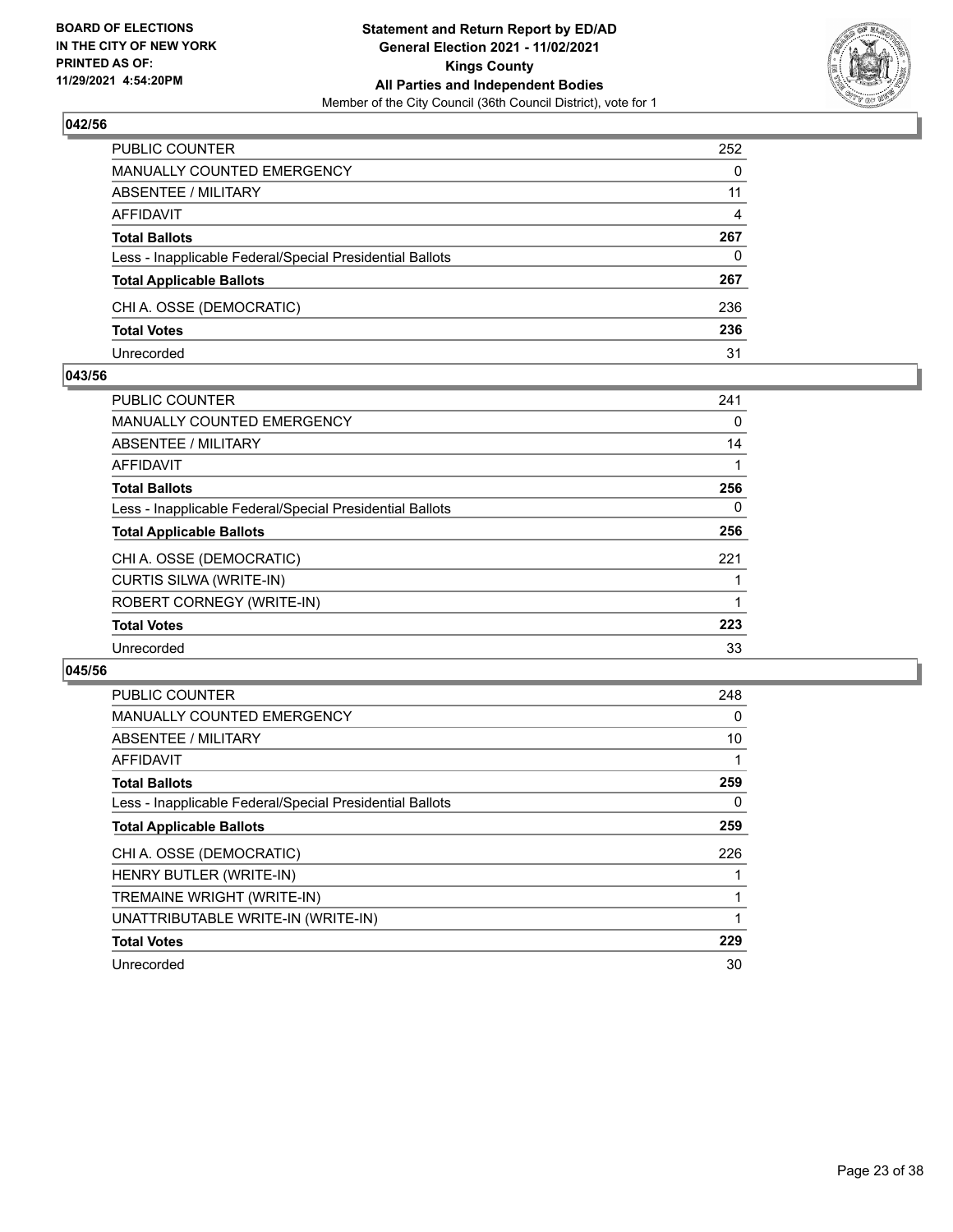

| PUBLIC COUNTER                                           | 225            |
|----------------------------------------------------------|----------------|
| <b>MANUALLY COUNTED EMERGENCY</b>                        | $\Omega$       |
| ABSENTEE / MILITARY                                      | 5              |
| AFFIDAVIT                                                | $\overline{2}$ |
| <b>Total Ballots</b>                                     | 232            |
| Less - Inapplicable Federal/Special Presidential Ballots | 0              |
| <b>Total Applicable Ballots</b>                          | 232            |
| CHI A. OSSE (DEMOCRATIC)                                 | 202            |
| NATHANIEL MANNIMG (WRITE-IN)                             |                |
| UNATTRIBUTABLE WRITE-IN (WRITE-IN)                       |                |
| <b>Total Votes</b>                                       | 204            |
| Unrecorded                                               | 28             |

## **049/56**

| PUBLIC COUNTER                                           | 242      |
|----------------------------------------------------------|----------|
| <b>MANUALLY COUNTED EMERGENCY</b>                        | 0        |
| ABSENTEE / MILITARY                                      | 11       |
| <b>AFFIDAVIT</b>                                         | 3        |
| <b>Total Ballots</b>                                     | 256      |
| Less - Inapplicable Federal/Special Presidential Ballots | $\Omega$ |
| <b>Total Applicable Ballots</b>                          | 256      |
| CHI A. OSSE (DEMOCRATIC)                                 | 206      |
| TAHIRE MOORE (WRITE-IN)                                  |          |
| WILLIAM ROBINSON (WRITE-IN)                              |          |
| <b>Total Votes</b>                                       | 208      |
| Unrecorded                                               | 48       |

| <b>PUBLIC COUNTER</b>                                    | 229            |
|----------------------------------------------------------|----------------|
| <b>MANUALLY COUNTED EMERGENCY</b>                        | $\Omega$       |
| ABSENTEE / MILITARY                                      | 6              |
| AFFIDAVIT                                                | $\Omega$       |
| <b>Total Ballots</b>                                     | 235            |
| Less - Inapplicable Federal/Special Presidential Ballots | $\Omega$       |
| <b>Total Applicable Ballots</b>                          | 235            |
| CHI A. OSSE (DEMOCRATIC)                                 | 201            |
| HENRY BUTLER (WRITE-IN)                                  | $\overline{2}$ |
| <b>Total Votes</b>                                       | 203            |
| Unrecorded                                               | 32             |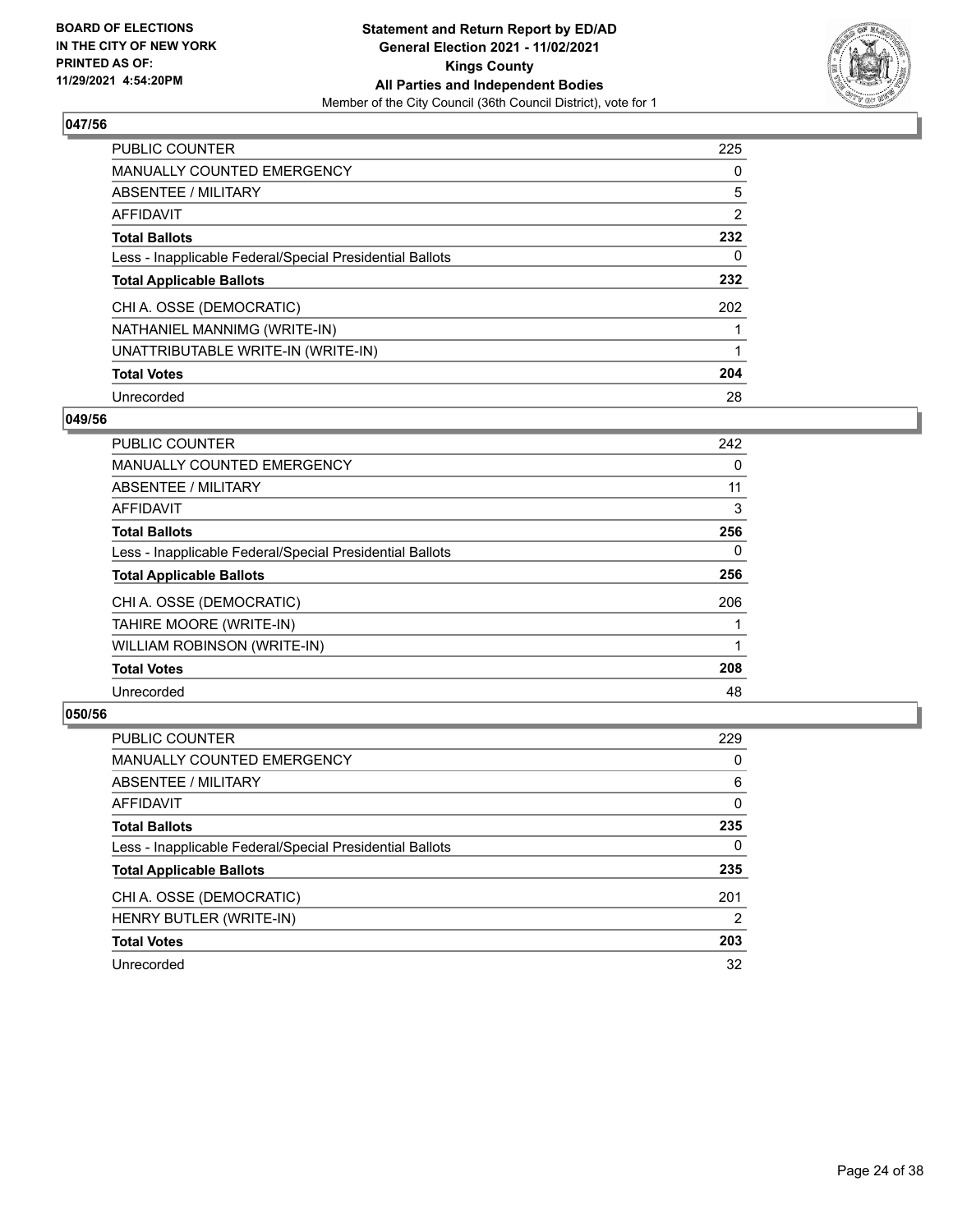

| PUBLIC COUNTER                                           | 188           |
|----------------------------------------------------------|---------------|
| <b>MANUALLY COUNTED EMERGENCY</b>                        | 0             |
| ABSENTEE / MILITARY                                      | 11            |
| AFFIDAVIT                                                | $\mathcal{P}$ |
| <b>Total Ballots</b>                                     | 201           |
| Less - Inapplicable Federal/Special Presidential Ballots | 0             |
| <b>Total Applicable Ballots</b>                          | 201           |
| CHI A. OSSE (DEMOCRATIC)                                 | 148           |
| UNATTRIBUTABLE WRITE-IN (WRITE-IN)                       |               |
| <b>Total Votes</b>                                       | 149           |
| Unrecorded                                               | 52            |

# **052/56**

| <b>PUBLIC COUNTER</b>                                    | 248      |
|----------------------------------------------------------|----------|
| MANUALLY COUNTED EMERGENCY                               | $\Omega$ |
| ABSENTEE / MILITARY                                      | 9        |
| AFFIDAVIT                                                | 4        |
| <b>Total Ballots</b>                                     | 261      |
| Less - Inapplicable Federal/Special Presidential Ballots | $\Omega$ |
| <b>Total Applicable Ballots</b>                          | 261      |
| CHI A. OSSE (DEMOCRATIC)                                 | 232      |
| <b>Total Votes</b>                                       | 232      |
| Unrecorded                                               | 29       |

| <b>PUBLIC COUNTER</b>                                    | 268      |
|----------------------------------------------------------|----------|
| <b>MANUALLY COUNTED EMERGENCY</b>                        | $\Omega$ |
| ABSENTEE / MILITARY                                      |          |
| AFFIDAVIT                                                |          |
| <b>Total Ballots</b>                                     | 276      |
| Less - Inapplicable Federal/Special Presidential Ballots | 0        |
| <b>Total Applicable Ballots</b>                          | 276      |
| CHI A. OSSE (DEMOCRATIC)                                 | 240      |
| <b>Total Votes</b>                                       | 240      |
| Unrecorded                                               | 36       |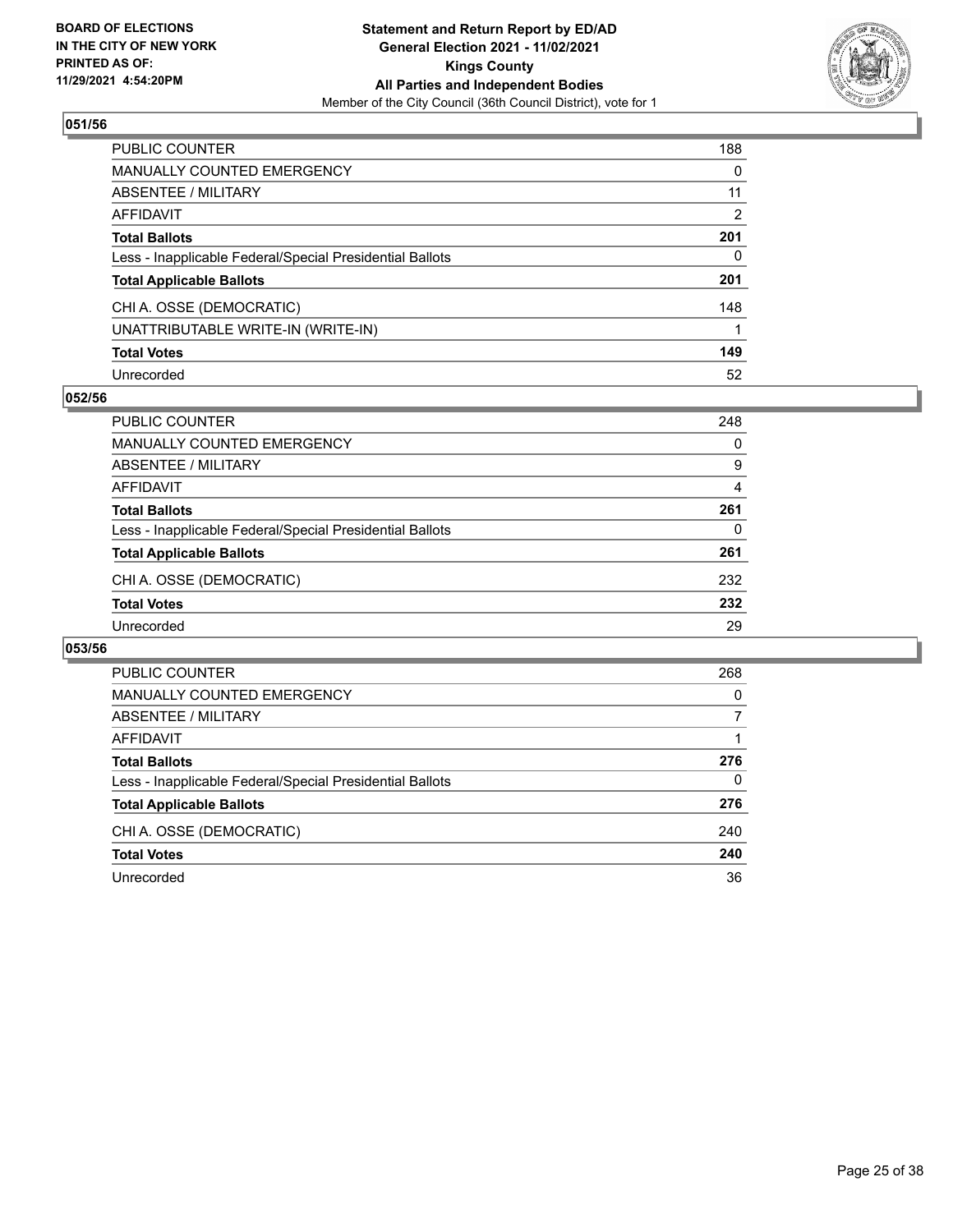

| <b>PUBLIC COUNTER</b>                                    | 219            |
|----------------------------------------------------------|----------------|
| <b>MANUALLY COUNTED EMERGENCY</b>                        | 0              |
| ABSENTEE / MILITARY                                      | $\overline{7}$ |
| AFFIDAVIT                                                | 0              |
| <b>Total Ballots</b>                                     | 226            |
| Less - Inapplicable Federal/Special Presidential Ballots | 0              |
| <b>Total Applicable Ballots</b>                          | 226            |
| CHI A. OSSE (DEMOCRATIC)                                 | 186            |
| ERIC CARTER (WRITE-IN)                                   |                |
| HENRY BUTLER (WRITE-IN)                                  |                |
| NANCY SLIWA (WRITE-IN)                                   |                |
| <b>Total Votes</b>                                       | 189            |
| Unrecorded                                               | 37             |

# **055/56**

| PUBLIC COUNTER                                           | 289      |
|----------------------------------------------------------|----------|
| <b>MANUALLY COUNTED EMERGENCY</b>                        | $\Omega$ |
| ABSENTEE / MILITARY                                      | 8        |
| AFFIDAVIT                                                |          |
| <b>Total Ballots</b>                                     | 298      |
| Less - Inapplicable Federal/Special Presidential Ballots | $\Omega$ |
| <b>Total Applicable Ballots</b>                          | 298      |
| CHI A. OSSE (DEMOCRATIC)                                 | 254      |
| <b>Total Votes</b>                                       | 254      |
| Unrecorded                                               | 44       |

| PUBLIC COUNTER                                           | 129      |
|----------------------------------------------------------|----------|
| MANUALLY COUNTED EMERGENCY                               | $\Omega$ |
| ABSENTEE / MILITARY                                      | 5        |
| AFFIDAVIT                                                | 3        |
| <b>Total Ballots</b>                                     | 137      |
| Less - Inapplicable Federal/Special Presidential Ballots | 0        |
| <b>Total Applicable Ballots</b>                          | 137      |
| CHI A. OSSE (DEMOCRATIC)                                 | 122      |
| <b>Total Votes</b>                                       | 122      |
| Unrecorded                                               | 15       |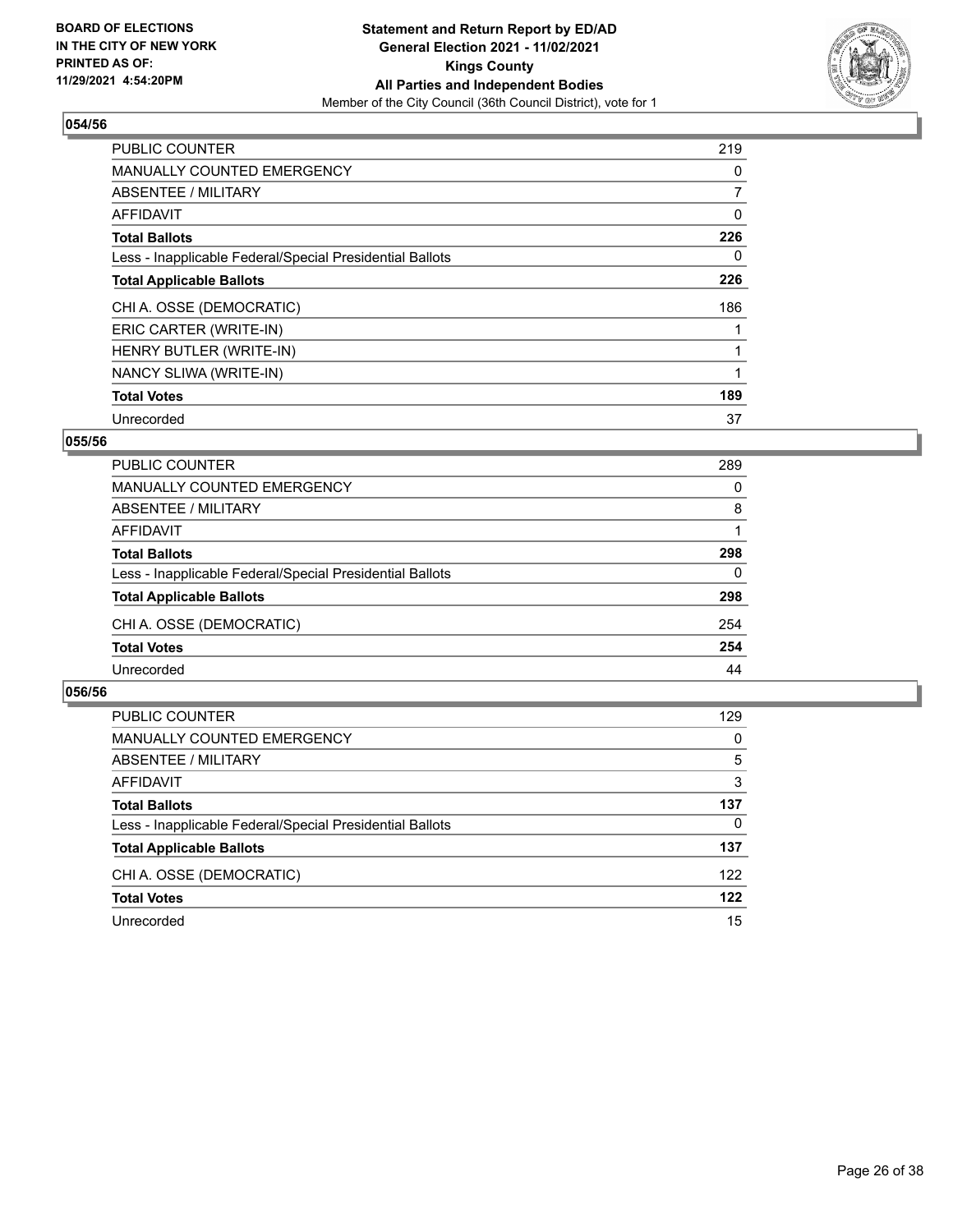

| PUBLIC COUNTER                                           | 236      |
|----------------------------------------------------------|----------|
| <b>MANUALLY COUNTED EMERGENCY</b>                        | $\Omega$ |
| <b>ABSENTEE / MILITARY</b>                               | 21       |
| AFFIDAVIT                                                | $\Omega$ |
| <b>Total Ballots</b>                                     | 257      |
| Less - Inapplicable Federal/Special Presidential Ballots | 0        |
| <b>Total Applicable Ballots</b>                          | 257      |
| CHI A. OSSE (DEMOCRATIC)                                 | 220      |
| <b>Total Votes</b>                                       | 220      |
| Unrecorded                                               | 37       |

## **058/56**

| <b>PUBLIC COUNTER</b>                                    | 206      |
|----------------------------------------------------------|----------|
| <b>MANUALLY COUNTED EMERGENCY</b>                        | $\Omega$ |
| ABSENTEE / MILITARY                                      | 16       |
| AFFIDAVIT                                                |          |
| <b>Total Ballots</b>                                     | 223      |
| Less - Inapplicable Federal/Special Presidential Ballots | 0        |
| <b>Total Applicable Ballots</b>                          | 223      |
| CHI A. OSSE (DEMOCRATIC)                                 | 198      |
| TAHIRAH MOORE (WRITE-IN)                                 |          |
| <b>Total Votes</b>                                       | 199      |
| Unrecorded                                               | 24       |
|                                                          |          |

## **059/56**

| <b>PUBLIC COUNTER</b>                                    | 155 |
|----------------------------------------------------------|-----|
| <b>MANUALLY COUNTED EMERGENCY</b>                        | 0   |
| ABSENTEE / MILITARY                                      |     |
| AFFIDAVIT                                                | 0   |
| <b>Total Ballots</b>                                     | 156 |
| Less - Inapplicable Federal/Special Presidential Ballots | 0   |
| <b>Total Applicable Ballots</b>                          | 156 |
| CHI A. OSSE (DEMOCRATIC)                                 | 123 |
| <b>Total Votes</b>                                       | 123 |
| Unrecorded                                               | 33  |

| PUBLIC COUNTER                                           | 134      |
|----------------------------------------------------------|----------|
| <b>MANUALLY COUNTED EMERGENCY</b>                        | $\Omega$ |
| ABSENTEE / MILITARY                                      | 8        |
| AFFIDAVIT                                                | $\Omega$ |
| <b>Total Ballots</b>                                     | 142      |
| Less - Inapplicable Federal/Special Presidential Ballots | $\Omega$ |
| <b>Total Applicable Ballots</b>                          | 142      |
| CHI A. OSSE (DEMOCRATIC)                                 | 118      |
| <b>Total Votes</b>                                       | 118      |
| Unrecorded                                               | 24       |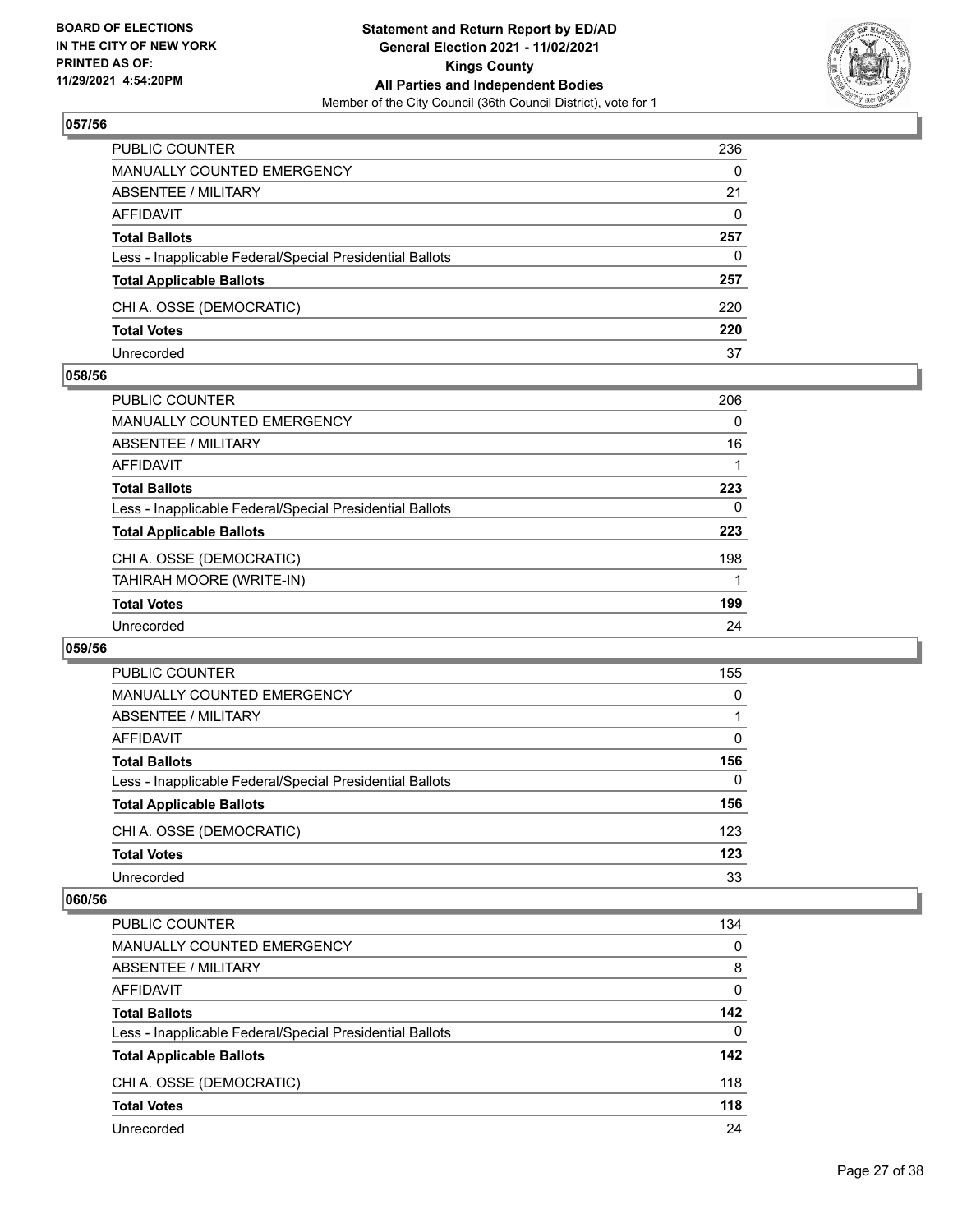

| PUBLIC COUNTER                                           | 122      |
|----------------------------------------------------------|----------|
| <b>MANUALLY COUNTED EMERGENCY</b>                        | $\Omega$ |
| <b>ABSENTEE / MILITARY</b>                               | 29       |
| AFFIDAVIT                                                |          |
| <b>Total Ballots</b>                                     | 152      |
| Less - Inapplicable Federal/Special Presidential Ballots | $\Omega$ |
| <b>Total Applicable Ballots</b>                          | 152      |
| CHI A. OSSE (DEMOCRATIC)                                 | 129      |
| <b>Total Votes</b>                                       | 129      |
| Unrecorded                                               | 23       |

## **065/56**

| PUBLIC COUNTER                                           | 195      |
|----------------------------------------------------------|----------|
| <b>MANUALLY COUNTED EMERGENCY</b>                        | $\Omega$ |
| ABSENTEE / MILITARY                                      | 5        |
| AFFIDAVIT                                                | $\Omega$ |
| <b>Total Ballots</b>                                     | 200      |
| Less - Inapplicable Federal/Special Presidential Ballots | 0        |
| <b>Total Applicable Ballots</b>                          | 200      |
| CHI A. OSSE (DEMOCRATIC)                                 | 172      |
| KIMBERLY CONOE (WRITE-IN)                                |          |
| <b>Total Votes</b>                                       | 173      |
| Unrecorded                                               | 27       |
|                                                          |          |

## **068/56**

| <b>PUBLIC COUNTER</b>                                    | 146      |
|----------------------------------------------------------|----------|
| <b>MANUALLY COUNTED EMERGENCY</b>                        | $\Omega$ |
| ABSENTEE / MILITARY                                      | 13       |
| AFFIDAVIT                                                | $\Omega$ |
| <b>Total Ballots</b>                                     | 159      |
| Less - Inapplicable Federal/Special Presidential Ballots | 0        |
| <b>Total Applicable Ballots</b>                          | 159      |
| CHI A. OSSE (DEMOCRATIC)                                 | 128      |
| <b>Total Votes</b>                                       | 128      |
| Unrecorded                                               | 31       |

| PUBLIC COUNTER                                           | 182      |
|----------------------------------------------------------|----------|
| <b>MANUALLY COUNTED EMERGENCY</b>                        | $\Omega$ |
| ABSENTEE / MILITARY                                      | 9        |
| AFFIDAVIT                                                |          |
| <b>Total Ballots</b>                                     | 192      |
| Less - Inapplicable Federal/Special Presidential Ballots | $\Omega$ |
| <b>Total Applicable Ballots</b>                          | 192      |
| CHI A. OSSE (DEMOCRATIC)                                 | 156      |
| <b>Total Votes</b>                                       | 156      |
| Unrecorded                                               | 36       |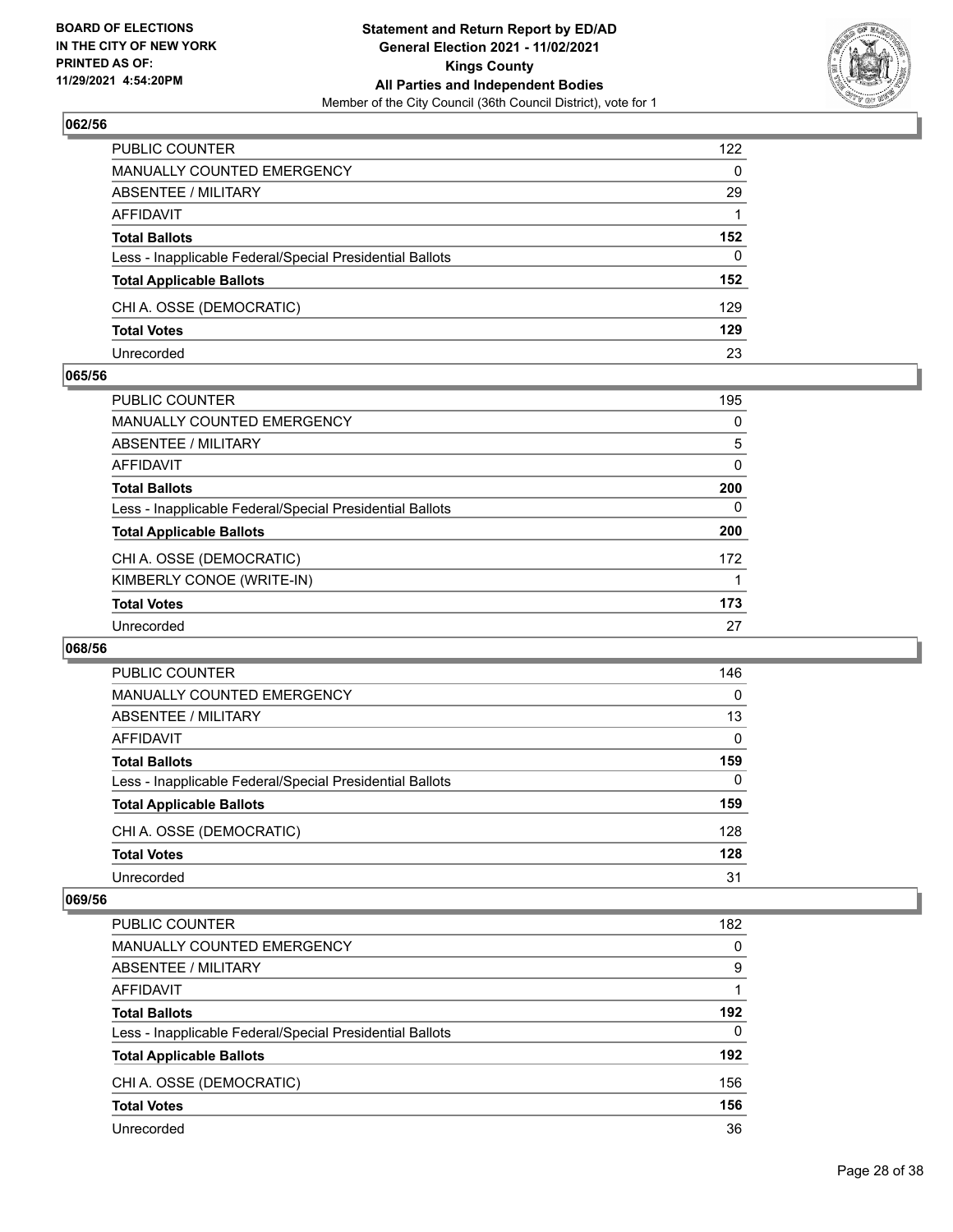

| <b>PUBLIC COUNTER</b>                                    | 141            |
|----------------------------------------------------------|----------------|
| <b>MANUALLY COUNTED EMERGENCY</b>                        | $\Omega$       |
| ABSENTEE / MILITARY                                      | 5              |
| AFFIDAVIT                                                | $\overline{2}$ |
| <b>Total Ballots</b>                                     | 148            |
| Less - Inapplicable Federal/Special Presidential Ballots | 0              |
| <b>Total Applicable Ballots</b>                          | 148            |
| CHI A. OSSE (DEMOCRATIC)                                 | 119            |
| DAVID W. BALKIND (WRITE-IN)                              |                |
| UNATTRIBUTABLE WRITE-IN (WRITE-IN)                       |                |
| <b>Total Votes</b>                                       | 121            |
| Unrecorded                                               | 27             |

## **071/56**

| PUBLIC COUNTER                                           | 191      |
|----------------------------------------------------------|----------|
| <b>MANUALLY COUNTED EMERGENCY</b>                        | 0        |
| ABSENTEE / MILITARY                                      | 8        |
| AFFIDAVIT                                                | 2        |
| <b>Total Ballots</b>                                     | 201      |
| Less - Inapplicable Federal/Special Presidential Ballots | $\Omega$ |
| <b>Total Applicable Ballots</b>                          | 201      |
| CHI A. OSSE (DEMOCRATIC)                                 | 154      |
| AHMAD DAWSON (WRITE-IN)                                  |          |
| <b>Total Votes</b>                                       | 155      |
| Unrecorded                                               | 46       |

| <b>PUBLIC COUNTER</b>                                    | 231      |
|----------------------------------------------------------|----------|
| <b>MANUALLY COUNTED EMERGENCY</b>                        | 0        |
| ABSENTEE / MILITARY                                      | 13       |
| AFFIDAVIT                                                | 7        |
| <b>Total Ballots</b>                                     | 251      |
| Less - Inapplicable Federal/Special Presidential Ballots | $\Omega$ |
| <b>Total Applicable Ballots</b>                          | 251      |
| CHI A. OSSE (DEMOCRATIC)                                 | 223      |
| HENRY BUTLER (WRITE-IN)                                  |          |
| UNATTRIBUTABLE WRITE-IN (WRITE-IN)                       |          |
| <b>Total Votes</b>                                       | 225      |
| Unrecorded                                               | 26       |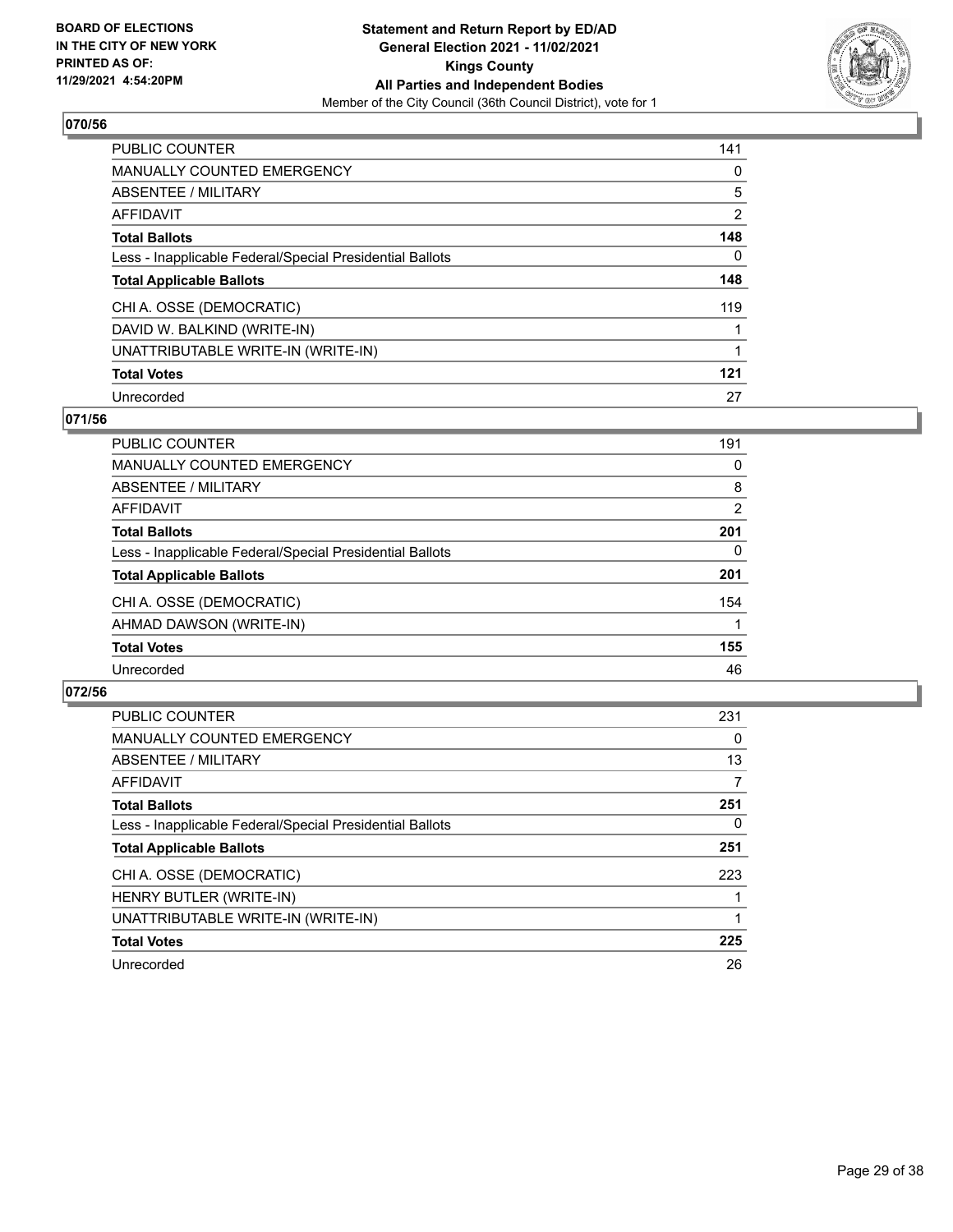

| PUBLIC COUNTER                                           | 155          |
|----------------------------------------------------------|--------------|
| <b>MANUALLY COUNTED EMERGENCY</b>                        | $\Omega$     |
| <b>ABSENTEE / MILITARY</b>                               | 9            |
| AFFIDAVIT                                                | 2            |
| <b>Total Ballots</b>                                     | 166          |
| Less - Inapplicable Federal/Special Presidential Ballots | $\mathbf{0}$ |
| <b>Total Applicable Ballots</b>                          | 166          |
| CHI A. OSSE (DEMOCRATIC)                                 | 145          |
| <b>Total Votes</b>                                       | 145          |
| Unrecorded                                               | 21           |

## **075/56**

| <b>PUBLIC COUNTER</b>                                    | 89       |
|----------------------------------------------------------|----------|
| <b>MANUALLY COUNTED EMERGENCY</b>                        | $\Omega$ |
| <b>ABSENTEE / MILITARY</b>                               | 2        |
| AFFIDAVIT                                                | $\Omega$ |
| <b>Total Ballots</b>                                     | 91       |
| Less - Inapplicable Federal/Special Presidential Ballots | $\Omega$ |
| <b>Total Applicable Ballots</b>                          | 91       |
| CHI A. OSSE (DEMOCRATIC)                                 | 70       |
| UNATTRIBUTABLE WRITE-IN (WRITE-IN)                       |          |
| <b>Total Votes</b>                                       | 71       |
| Unrecorded                                               | 20       |
|                                                          |          |

| PUBLIC COUNTER                                           | 267      |
|----------------------------------------------------------|----------|
| MANUALLY COUNTED EMERGENCY                               | 0        |
| ABSENTEE / MILITARY                                      | 12       |
| AFFIDAVIT                                                | $\Omega$ |
| <b>Total Ballots</b>                                     | 279      |
| Less - Inapplicable Federal/Special Presidential Ballots | 0        |
| <b>Total Applicable Ballots</b>                          | 279      |
| CHI A. OSSE (DEMOCRATIC)                                 | 234      |
| RENEE HOLMES (WRITE-IN)                                  |          |
| <b>Total Votes</b>                                       | 235      |
| Unrecorded                                               | 44       |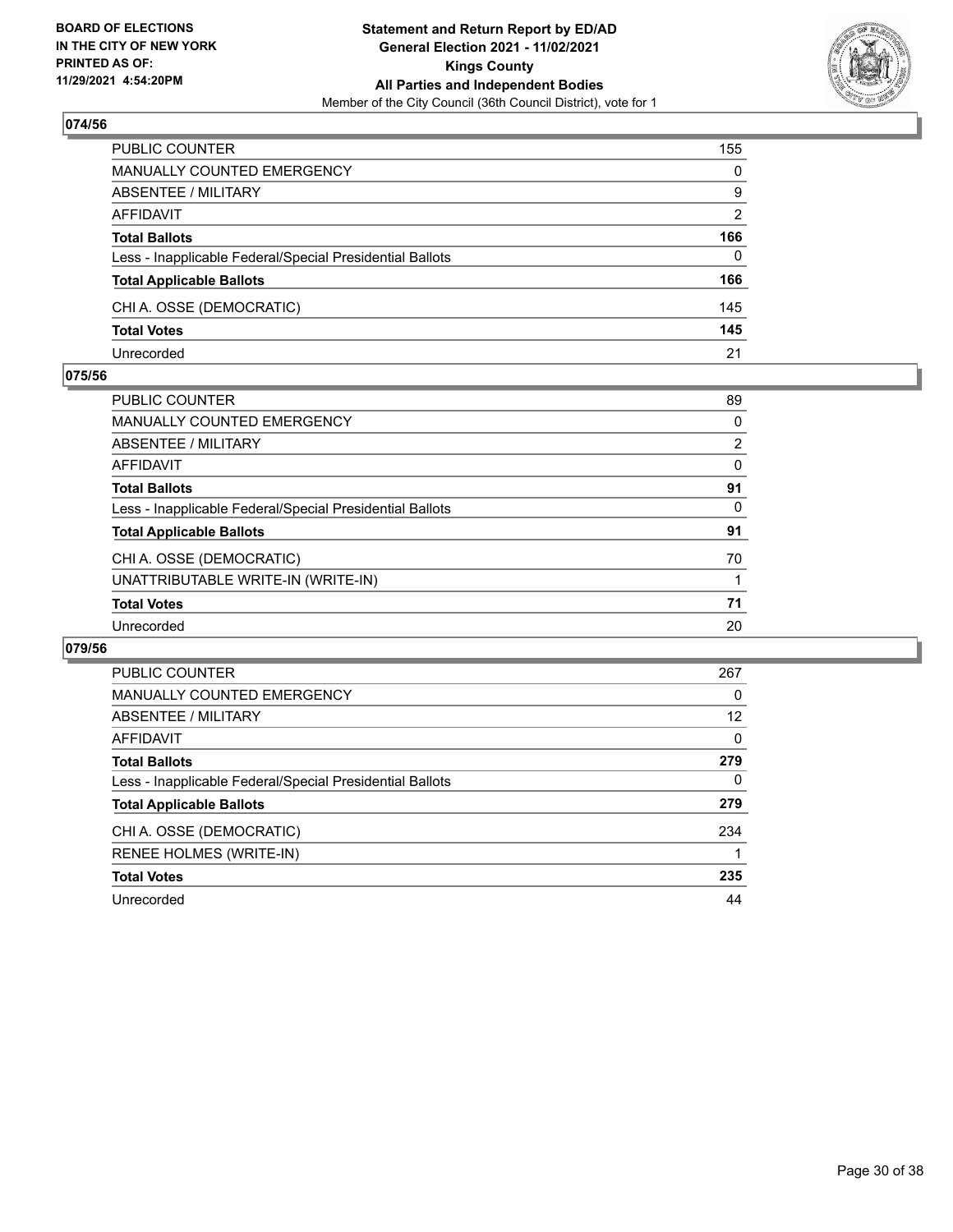

| PUBLIC COUNTER                                           | 247 |
|----------------------------------------------------------|-----|
| <b>MANUALLY COUNTED EMERGENCY</b>                        | 0   |
| <b>ABSENTEE / MILITARY</b>                               |     |
| AFFIDAVIT                                                | 6   |
| <b>Total Ballots</b>                                     | 260 |
| Less - Inapplicable Federal/Special Presidential Ballots | 0   |
| <b>Total Applicable Ballots</b>                          | 260 |
| CHI A. OSSE (DEMOCRATIC)                                 | 224 |
| DONALD MARSHALL (WRITE-IN)                               |     |
| <b>Total Votes</b>                                       | 225 |
| Unrecorded                                               | 35  |

## **081/56**

| 109      |
|----------|
| $\Omega$ |
| 5        |
| $\Omega$ |
| 114      |
| $\Omega$ |
| 114      |
| 89       |
| 89       |
| 25       |
|          |

## **082/56**

| <b>PUBLIC COUNTER</b>                                    | 173      |
|----------------------------------------------------------|----------|
| <b>MANUALLY COUNTED EMERGENCY</b>                        | $\Omega$ |
| ABSENTEE / MILITARY                                      | 15       |
| AFFIDAVIT                                                | $\Omega$ |
| <b>Total Ballots</b>                                     | 188      |
| Less - Inapplicable Federal/Special Presidential Ballots | $\Omega$ |
| <b>Total Applicable Ballots</b>                          | 188      |
| CHI A. OSSE (DEMOCRATIC)                                 | 164      |
| <b>Total Votes</b>                                       | 164      |
| Unrecorded                                               | 24       |

| <b>PUBLIC COUNTER</b>                                    | 161      |
|----------------------------------------------------------|----------|
| <b>MANUALLY COUNTED EMERGENCY</b>                        | $\Omega$ |
| ABSENTEE / MILITARY                                      | 7        |
| AFFIDAVIT                                                |          |
| <b>Total Ballots</b>                                     | 169      |
| Less - Inapplicable Federal/Special Presidential Ballots | $\Omega$ |
| <b>Total Applicable Ballots</b>                          | 169      |
| CHI A. OSSE (DEMOCRATIC)                                 | 149      |
| <b>Total Votes</b>                                       | 149      |
| Unrecorded                                               | 20       |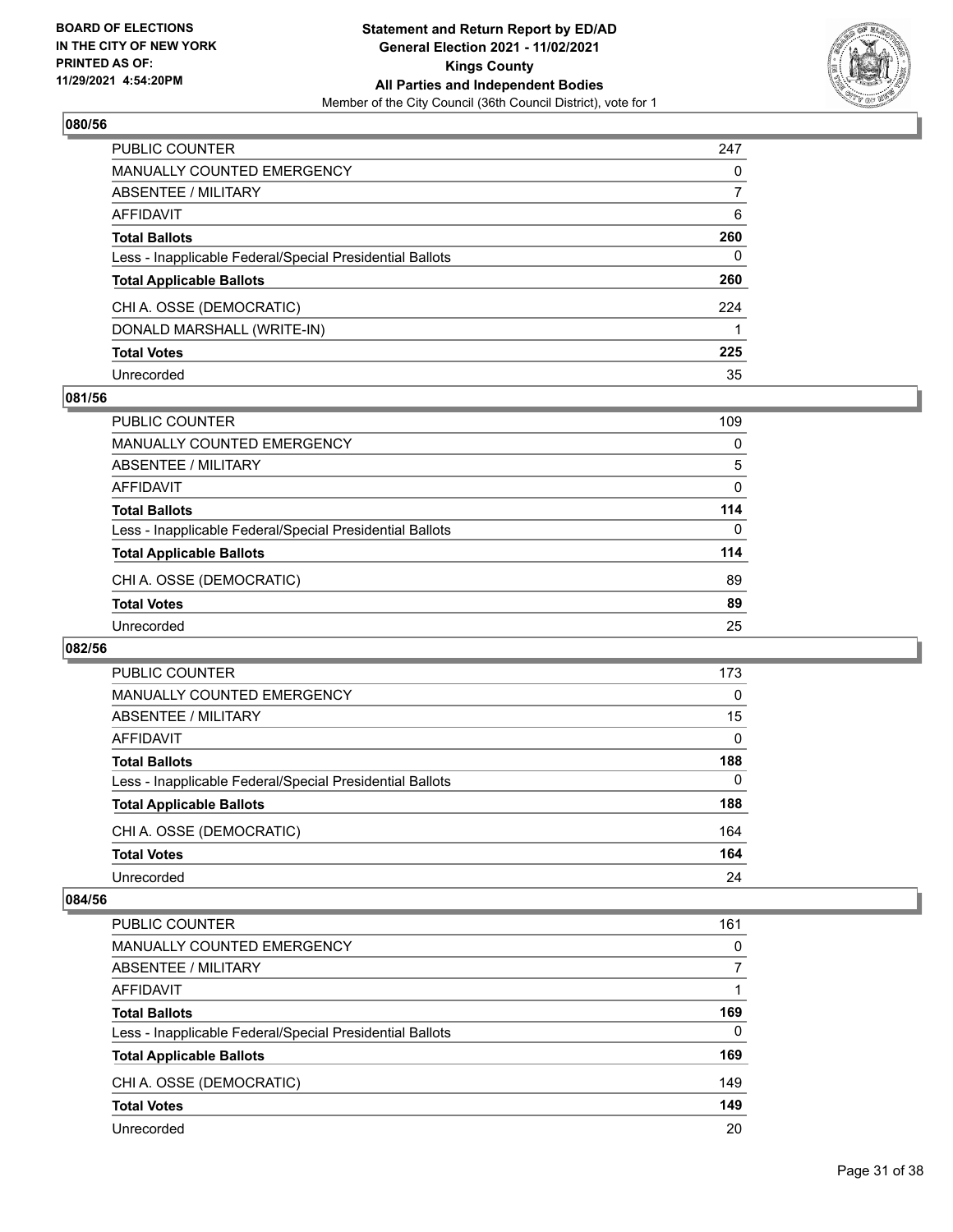

| <b>PUBLIC COUNTER</b>                                    | 260 |
|----------------------------------------------------------|-----|
| <b>MANUALLY COUNTED EMERGENCY</b>                        | 0   |
| ABSENTEE / MILITARY                                      | 8   |
| <b>AFFIDAVIT</b>                                         | 5   |
| <b>Total Ballots</b>                                     | 273 |
| Less - Inapplicable Federal/Special Presidential Ballots | 0   |
| <b>Total Applicable Ballots</b>                          | 273 |
| CHI A. OSSE (DEMOCRATIC)                                 | 233 |
| JENNIFER STUCKEY (WRITE-IN)                              |     |
| <b>JUAN PEREZ (WRITE-IN)</b>                             |     |
| JULIO ORTIZ (WRITE-IN)                                   |     |
| UNATTRIBUTABLE WRITE-IN (WRITE-IN)                       |     |
| WANDA SINCLAIR (WRITE-IN)                                | 1   |
| <b>Total Votes</b>                                       | 238 |
| Unrecorded                                               | 35  |

# **086/56**

| <b>PUBLIC COUNTER</b>                                    | 147      |
|----------------------------------------------------------|----------|
| MANUALLY COUNTED EMERGENCY                               | $\Omega$ |
| ABSENTEE / MILITARY                                      | 4        |
| AFFIDAVIT                                                | 4        |
| <b>Total Ballots</b>                                     | 155      |
| Less - Inapplicable Federal/Special Presidential Ballots | $\Omega$ |
| <b>Total Applicable Ballots</b>                          | 155      |
| CHI A. OSSE (DEMOCRATIC)                                 | 137      |
| <b>Total Votes</b>                                       | 137      |
| Unrecorded                                               | 18       |

| <b>PUBLIC COUNTER</b>                                    | 174 |
|----------------------------------------------------------|-----|
| <b>MANUALLY COUNTED EMERGENCY</b>                        | 0   |
| ABSENTEE / MILITARY                                      | 8   |
| AFFIDAVIT                                                | 3   |
| <b>Total Ballots</b>                                     | 185 |
| Less - Inapplicable Federal/Special Presidential Ballots | 0   |
| <b>Total Applicable Ballots</b>                          | 185 |
| CHI A. OSSE (DEMOCRATIC)                                 | 169 |
| UNATTRIBUTABLE WRITE-IN (WRITE-IN)                       |     |
| <b>Total Votes</b>                                       | 170 |
| Unrecorded                                               | 15  |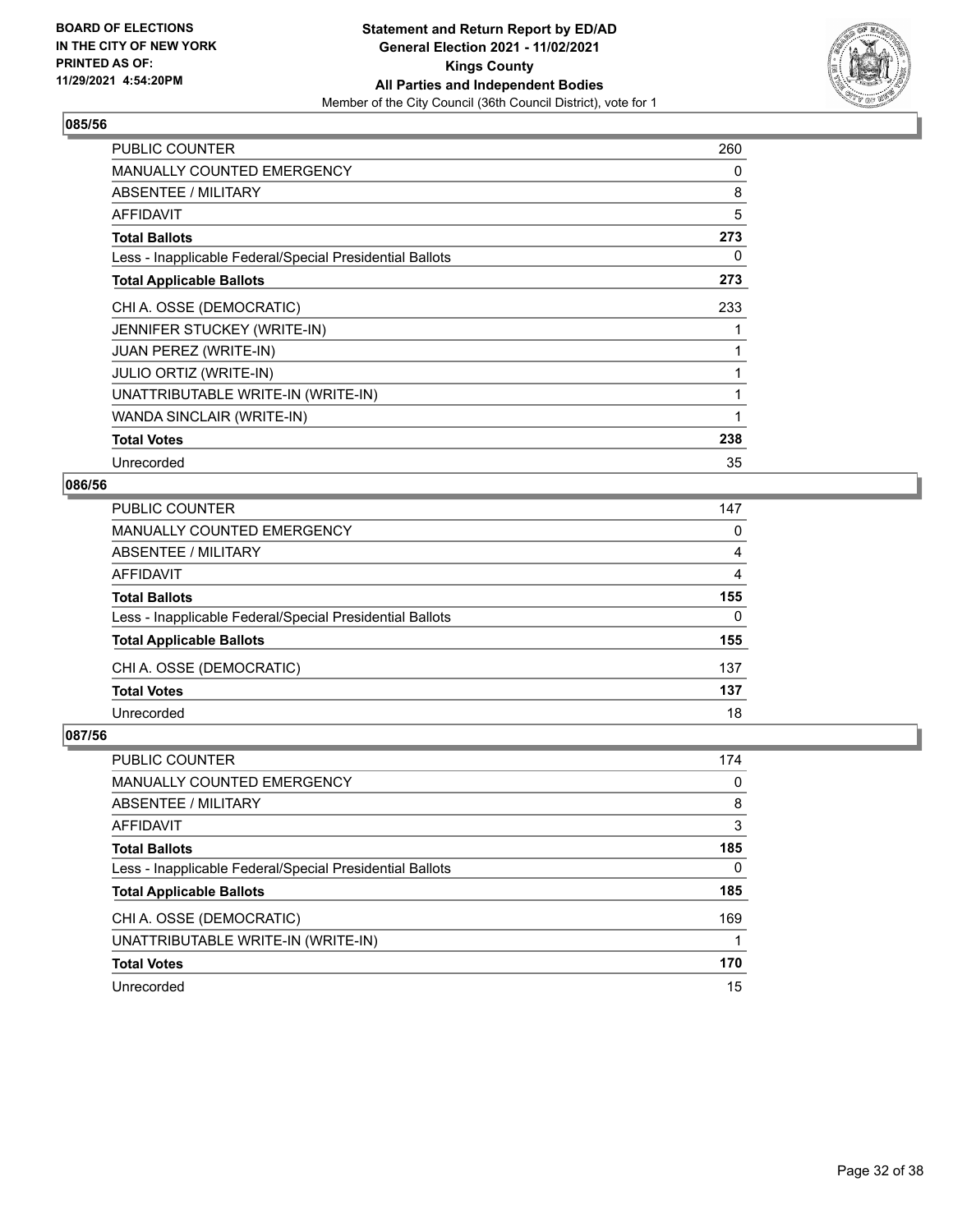

| PUBLIC COUNTER                                           | 249      |
|----------------------------------------------------------|----------|
| <b>MANUALLY COUNTED EMERGENCY</b>                        | $\Omega$ |
| ABSENTEE / MILITARY                                      | 8        |
| AFFIDAVIT                                                | 3        |
| <b>Total Ballots</b>                                     | 260      |
| Less - Inapplicable Federal/Special Presidential Ballots | 0        |
| <b>Total Applicable Ballots</b>                          | 260      |
| CHI A. OSSE (DEMOCRATIC)                                 | 229      |
| PATRICIA ROBINSON (WRITE-IN)                             |          |
| UNATTRIBUTABLE WRITE-IN (WRITE-IN)                       |          |
| <b>Total Votes</b>                                       | 231      |
| Unrecorded                                               | 29       |

## **090/56**

| <b>PUBLIC COUNTER</b>                                    | 253      |
|----------------------------------------------------------|----------|
| <b>MANUALLY COUNTED EMERGENCY</b>                        | $\Omega$ |
| ABSENTEE / MILITARY                                      | 11       |
| AFFIDAVIT                                                | 4        |
| <b>Total Ballots</b>                                     | 268      |
| Less - Inapplicable Federal/Special Presidential Ballots | $\Omega$ |
| <b>Total Applicable Ballots</b>                          | 268      |
| CHI A. OSSE (DEMOCRATIC)                                 | 235      |
| <b>Total Votes</b>                                       | 235      |
| Unrecorded                                               | 33       |

## **091/56**

| <b>PUBLIC COUNTER</b>                                    | 214      |
|----------------------------------------------------------|----------|
| MANUALLY COUNTED EMERGENCY                               | 0        |
| ABSENTEE / MILITARY                                      | 13       |
| AFFIDAVIT                                                | 2        |
| <b>Total Ballots</b>                                     | 229      |
| Less - Inapplicable Federal/Special Presidential Ballots | $\Omega$ |
| <b>Total Applicable Ballots</b>                          | 229      |
| CHI A. OSSE (DEMOCRATIC)                                 | 209      |
| <b>Total Votes</b>                                       | 209      |
| Unrecorded                                               | 20       |

| <b>PUBLIC COUNTER</b>                                    | 15                |
|----------------------------------------------------------|-------------------|
| MANUALLY COUNTED EMERGENCY                               | 0                 |
| ABSENTEE / MILITARY                                      | 0                 |
| AFFIDAVIT                                                | $\Omega$          |
| <b>Total Ballots</b>                                     | 15                |
| Less - Inapplicable Federal/Special Presidential Ballots | $\Omega$          |
| <b>Total Applicable Ballots</b>                          | 15                |
| CHI A. OSSE (DEMOCRATIC)                                 | $12 \overline{ }$ |
| <b>Total Votes</b>                                       | 12                |
| Unrecorded                                               | 3                 |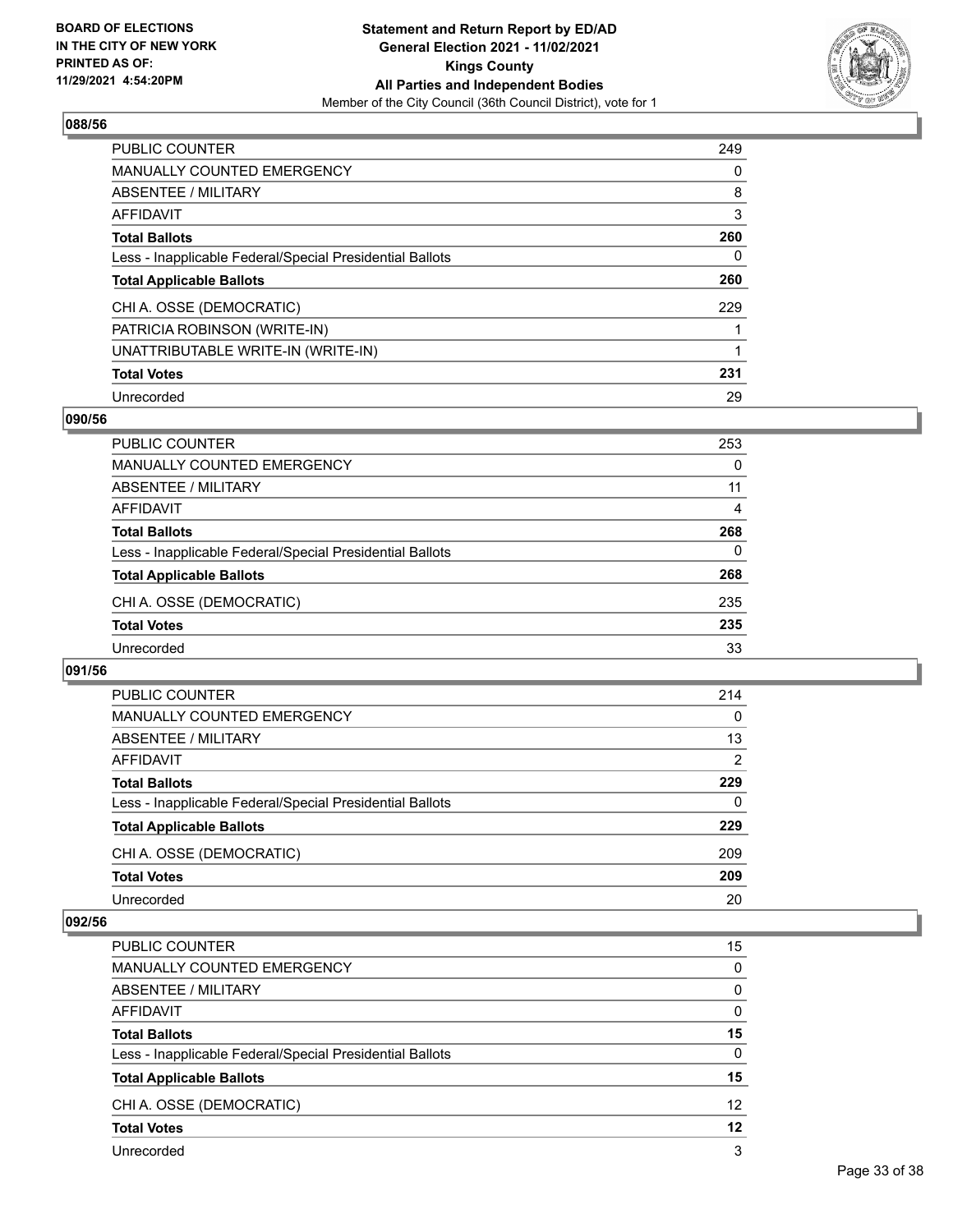

| <b>PUBLIC COUNTER</b>                                    | 219 |
|----------------------------------------------------------|-----|
| <b>MANUALLY COUNTED EMERGENCY</b>                        | 0   |
| ABSENTEE / MILITARY                                      | 5   |
| AFFIDAVIT                                                | 3   |
| <b>Total Ballots</b>                                     | 227 |
| Less - Inapplicable Federal/Special Presidential Ballots | 0   |
| <b>Total Applicable Ballots</b>                          | 227 |
| CHI A. OSSE (DEMOCRATIC)                                 | 187 |
| DONALD TRUMP (WRITE-IN)                                  |     |
| RENEE HOLMES (WRITE-IN)                                  | 2   |
| RYAN SUTTUN (WRITE-IN)                                   |     |
| UNATTRIBUTABLE WRITE-IN (WRITE-IN)                       |     |
| <b>Total Votes</b>                                       | 192 |
| Unrecorded                                               | 35  |

# **036/57**

| <b>PUBLIC COUNTER</b>                                    | 276 |
|----------------------------------------------------------|-----|
| <b>MANUALLY COUNTED EMERGENCY</b>                        | 0   |
| ABSENTEE / MILITARY                                      | 19  |
| <b>AFFIDAVIT</b>                                         |     |
| <b>Total Ballots</b>                                     | 296 |
| Less - Inapplicable Federal/Special Presidential Ballots | 0   |
| <b>Total Applicable Ballots</b>                          | 296 |
| CHI A. OSSE (DEMOCRATIC)                                 | 264 |
| FERNANDO A. MATEO (WRITE-IN)                             |     |
| FERNANDO MATEO (WRITE-IN)                                |     |
| LEWIS WATTIAS (WRITE-IN)                                 |     |
| TIM DINGMAN (WRITE-IN)                                   |     |
| <b>Total Votes</b>                                       | 268 |
| Unrecorded                                               | 28  |

| <b>PUBLIC COUNTER</b>                                    | 231 |
|----------------------------------------------------------|-----|
| <b>MANUALLY COUNTED EMERGENCY</b>                        | 0   |
| ABSENTEE / MILITARY                                      | 10  |
| AFFIDAVIT                                                | 0   |
| <b>Total Ballots</b>                                     | 241 |
| Less - Inapplicable Federal/Special Presidential Ballots | 0   |
| <b>Total Applicable Ballots</b>                          | 241 |
| CHI A. OSSE (DEMOCRATIC)                                 | 216 |
| HENRY BERTUM (WRITE-IN)                                  |     |
| <b>Total Votes</b>                                       | 217 |
| Unrecorded                                               | 24  |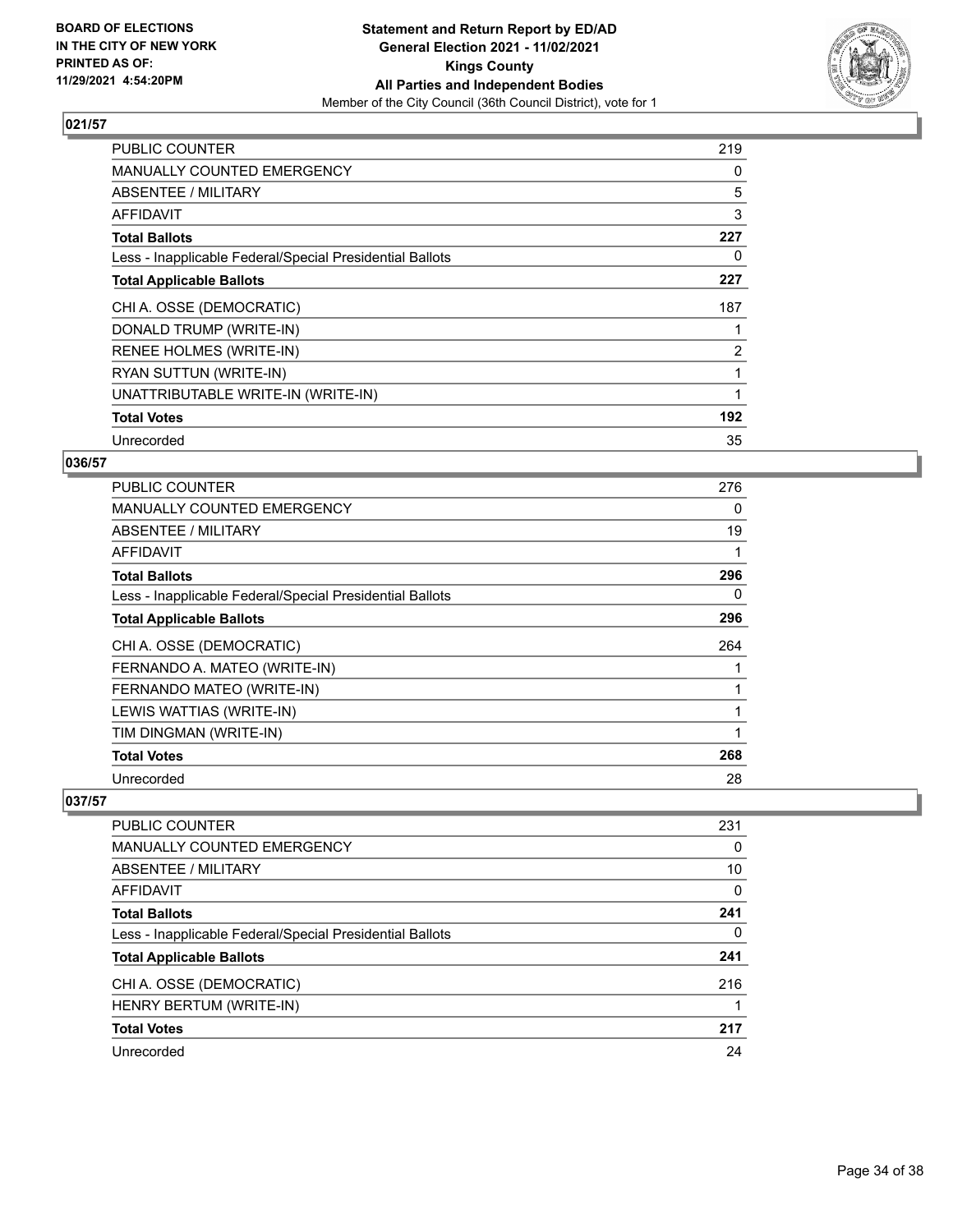

| PUBLIC COUNTER                                           | 255      |
|----------------------------------------------------------|----------|
| <b>MANUALLY COUNTED EMERGENCY</b>                        | $\Omega$ |
| <b>ABSENTEE / MILITARY</b>                               | 8        |
| AFFIDAVIT                                                | 8        |
| <b>Total Ballots</b>                                     | 271      |
| Less - Inapplicable Federal/Special Presidential Ballots | 0        |
| <b>Total Applicable Ballots</b>                          | 271      |
| CHI A. OSSE (DEMOCRATIC)                                 | 241      |
| <b>Total Votes</b>                                       | 241      |
| Unrecorded                                               | 30       |

## **052/57**

| PUBLIC COUNTER                                           | 213      |
|----------------------------------------------------------|----------|
| MANUALLY COUNTED EMERGENCY                               | 0        |
| <b>ABSENTEE / MILITARY</b>                               | 5        |
| AFFIDAVIT                                                |          |
| <b>Total Ballots</b>                                     | 219      |
| Less - Inapplicable Federal/Special Presidential Ballots | $\Omega$ |
| <b>Total Applicable Ballots</b>                          | 219      |
| CHI A. OSSE (DEMOCRATIC)                                 | 193      |
| <b>Total Votes</b>                                       | 193      |
| Unrecorded                                               | 26       |
|                                                          |          |

| <b>PUBLIC COUNTER</b>                                    | 214 |
|----------------------------------------------------------|-----|
| <b>MANUALLY COUNTED EMERGENCY</b>                        | 0   |
| ABSENTEE / MILITARY                                      | 3   |
| AFFIDAVIT                                                | 1   |
| <b>Total Ballots</b>                                     | 218 |
| Less - Inapplicable Federal/Special Presidential Ballots | 0   |
| <b>Total Applicable Ballots</b>                          | 218 |
| CHI A. OSSE (DEMOCRATIC)                                 | 185 |
| RENEE HOLMES (WRITE-IN)                                  | 4   |
| TEHIRO MOORE (WRITE-IN)                                  |     |
| UNATTRIBUTABLE WRITE-IN (WRITE-IN)                       | 1   |
| <b>Total Votes</b>                                       | 191 |
| Unrecorded                                               | 27  |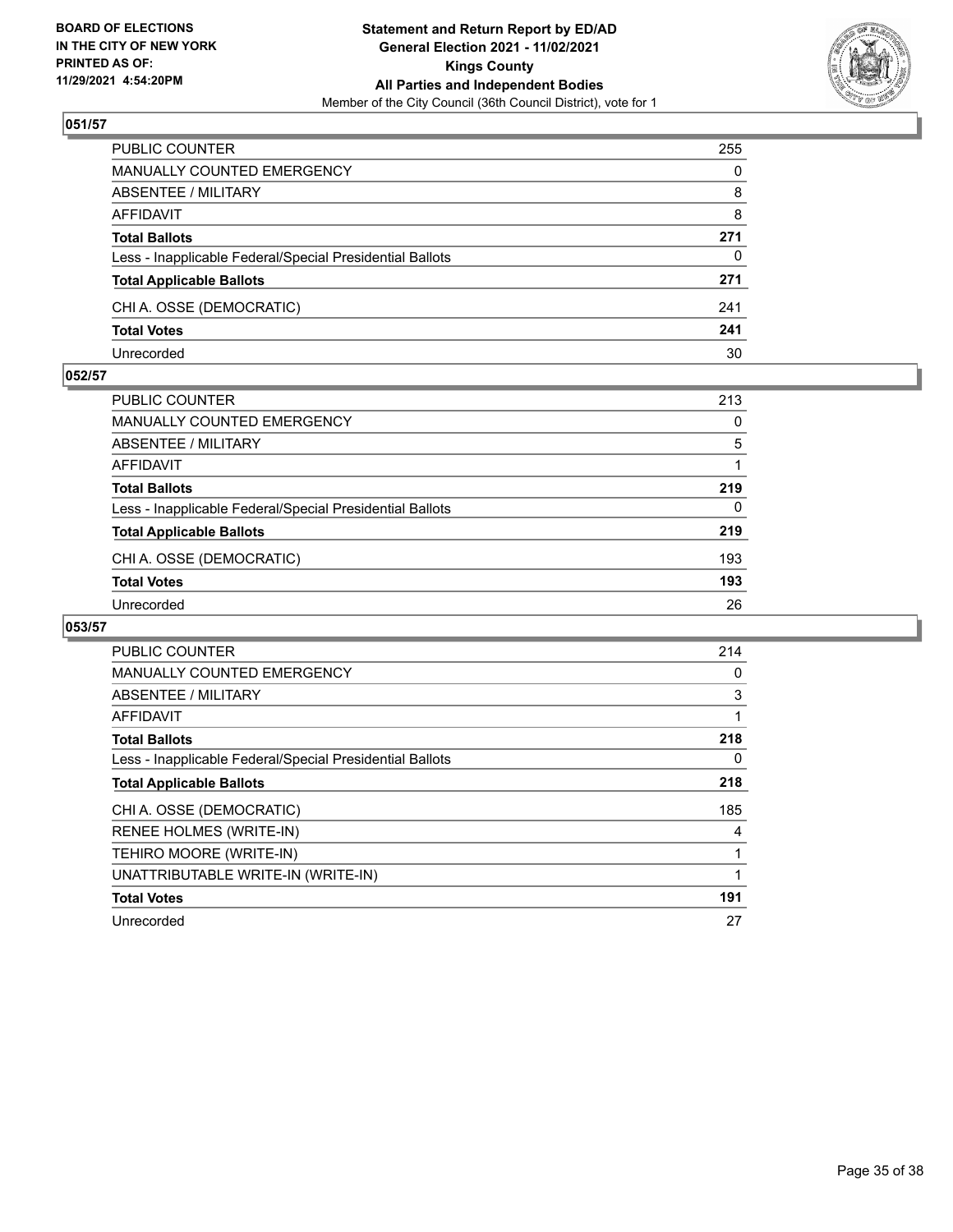

| PUBLIC COUNTER                                           | 187             |
|----------------------------------------------------------|-----------------|
| <b>MANUALLY COUNTED EMERGENCY</b>                        | $\mathbf{0}$    |
| <b>ABSENTEE / MILITARY</b>                               | 12 <sup>2</sup> |
| AFFIDAVIT                                                |                 |
| <b>Total Ballots</b>                                     | 200             |
| Less - Inapplicable Federal/Special Presidential Ballots | 0               |
| <b>Total Applicable Ballots</b>                          | 200             |
| CHI A. OSSE (DEMOCRATIC)                                 | 169             |
| <b>Total Votes</b>                                       | 169             |
| Unrecorded                                               | 31              |

## **056/57**

| PUBLIC COUNTER                                           | 259      |
|----------------------------------------------------------|----------|
| <b>MANUALLY COUNTED EMERGENCY</b>                        | 0        |
| ABSENTEE / MILITARY                                      | 13       |
| <b>AFFIDAVIT</b>                                         | 7        |
| <b>Total Ballots</b>                                     | 279      |
| Less - Inapplicable Federal/Special Presidential Ballots | $\Omega$ |
| <b>Total Applicable Ballots</b>                          | 279      |
| CHI A. OSSE (DEMOCRATIC)                                 | 241      |
| <b>RENEE HOLMES (WRITE-IN)</b>                           |          |
| <b>Total Votes</b>                                       | 242      |
| Unrecorded                                               | 37       |
|                                                          |          |

## **057/57**

| <b>PUBLIC COUNTER</b>                                    | 206      |
|----------------------------------------------------------|----------|
| <b>MANUALLY COUNTED EMERGENCY</b>                        | 0        |
| ABSENTEE / MILITARY                                      | 9        |
| <b>AFFIDAVIT</b>                                         | $\Omega$ |
| <b>Total Ballots</b>                                     | 215      |
| Less - Inapplicable Federal/Special Presidential Ballots | 0        |
| <b>Total Applicable Ballots</b>                          | 215      |
| CHI A. OSSE (DEMOCRATIC)                                 | 191      |
| UNATTRIBUTABLE WRITE-IN (WRITE-IN)                       |          |
| <b>Total Votes</b>                                       | 192      |
| Unrecorded                                               | 23       |

| <b>PUBLIC COUNTER</b>                                    | 195      |
|----------------------------------------------------------|----------|
| MANUALLY COUNTED EMERGENCY                               | $\Omega$ |
| ABSENTEE / MILITARY                                      | 6        |
| AFFIDAVIT                                                | 4        |
| <b>Total Ballots</b>                                     | 205      |
| Less - Inapplicable Federal/Special Presidential Ballots | $\Omega$ |
| <b>Total Applicable Ballots</b>                          | 205      |
| CHI A. OSSE (DEMOCRATIC)                                 | 179      |
| <b>Total Votes</b>                                       | 179      |
| Unrecorded                                               | 26       |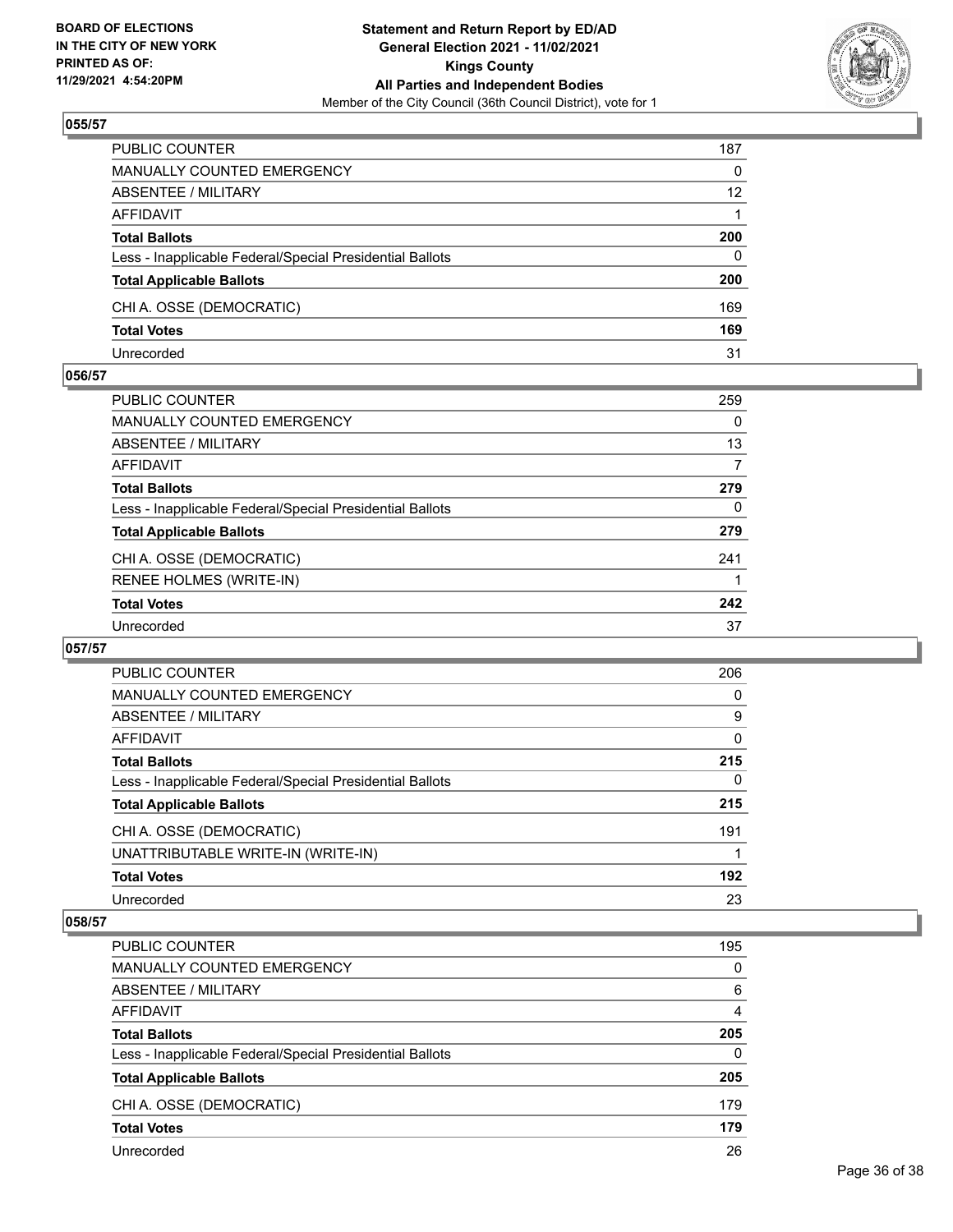

| PUBLIC COUNTER                                           | 215          |
|----------------------------------------------------------|--------------|
| <b>MANUALLY COUNTED EMERGENCY</b>                        | 0            |
| <b>ABSENTEE / MILITARY</b>                               | 20           |
| AFFIDAVIT                                                | $\mathbf{0}$ |
| <b>Total Ballots</b>                                     | 235          |
| Less - Inapplicable Federal/Special Presidential Ballots | 0            |
| <b>Total Applicable Ballots</b>                          | 235          |
| CHI A. OSSE (DEMOCRATIC)                                 | 209          |
| <b>Total Votes</b>                                       | 209          |
| Unrecorded                                               | 26           |

## **100/57**

| <b>PUBLIC COUNTER</b>                                    | 242 |
|----------------------------------------------------------|-----|
| <b>MANUALLY COUNTED EMERGENCY</b>                        | 0   |
| ABSENTEE / MILITARY                                      | 7   |
| AFFIDAVIT                                                | 7   |
| <b>Total Ballots</b>                                     | 256 |
| Less - Inapplicable Federal/Special Presidential Ballots | 0   |
| <b>Total Applicable Ballots</b>                          | 256 |
| CHI A. OSSE (DEMOCRATIC)                                 | 208 |
| SHARONE JONES (WRITE-IN)                                 |     |
| TAHIRAH A. MOORE (WRITE-IN)                              |     |
| <b>Total Votes</b>                                       | 210 |
| Unrecorded                                               | 46  |
|                                                          |     |

| <b>PUBLIC COUNTER</b>                                    | 275 |
|----------------------------------------------------------|-----|
| <b>MANUALLY COUNTED EMERGENCY</b>                        | 0   |
| ABSENTEE / MILITARY                                      | 10  |
| <b>AFFIDAVIT</b>                                         | 3   |
| <b>Total Ballots</b>                                     | 288 |
| Less - Inapplicable Federal/Special Presidential Ballots | 0   |
| <b>Total Applicable Ballots</b>                          | 288 |
| CHI A. OSSE (DEMOCRATIC)                                 | 242 |
| HENRY BUTLER (WRITE-IN)                                  |     |
| RAYNALD SWINGY (WRITE-IN)                                |     |
| <b>RENEE HOLMES (WRITE-IN)</b>                           | 6   |
| <b>Total Votes</b>                                       | 250 |
| Unrecorded                                               | 38  |